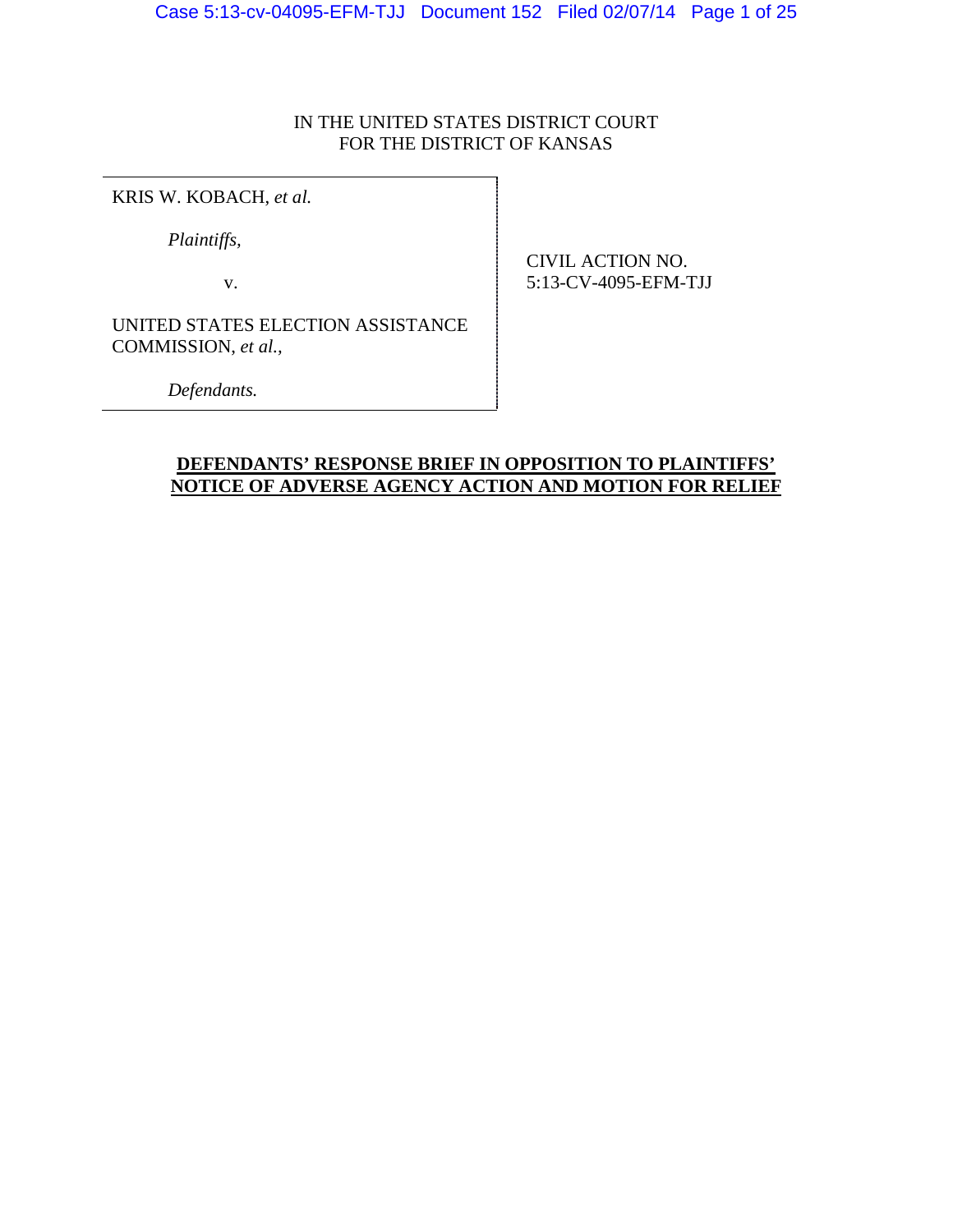# **TABLE OF CONTENTS**

| $\mathbf{I}$ . |           | THE EAC WAS FULLY AUTHORIZED TO ACT ON PLAINTIFFS' REQUESTS                                                                                   |  |  |  |  |  |
|----------------|-----------|-----------------------------------------------------------------------------------------------------------------------------------------------|--|--|--|--|--|
| Π.             |           | THE EAC'S DECISIONS WITH RESPECT TO THE CONTENT OF THE FEDERAL                                                                                |  |  |  |  |  |
|                |           | A. As Inter Tribal Council Confirms, Congress Intended for the EAC to<br>Exercise its Discretion in Articulating the Necessary Procedures and |  |  |  |  |  |
|                | <b>B.</b> | The Court Must Defer to the EAC's Interpretation of the NVRA and                                                                              |  |  |  |  |  |
|                | C.        | The Process by Which the EAC Decided the States' Requests Was Entirely Proper 13                                                              |  |  |  |  |  |
| III.           |           | THE EAC'S DECISION WAS NEITHER ARBITRARY, CAPRICIOUS, AN ABUSE                                                                                |  |  |  |  |  |
|                | A.        | The EAC did not ignore, discount, or misconstrue the States' submissions 15                                                                   |  |  |  |  |  |
|                | <b>B.</b> | The EAC did not "readily adopt[]" any conclusory statements from the                                                                          |  |  |  |  |  |
|                | C.        | The States do not dispute the availability or efficacy of alternative means                                                                   |  |  |  |  |  |
|                |           |                                                                                                                                               |  |  |  |  |  |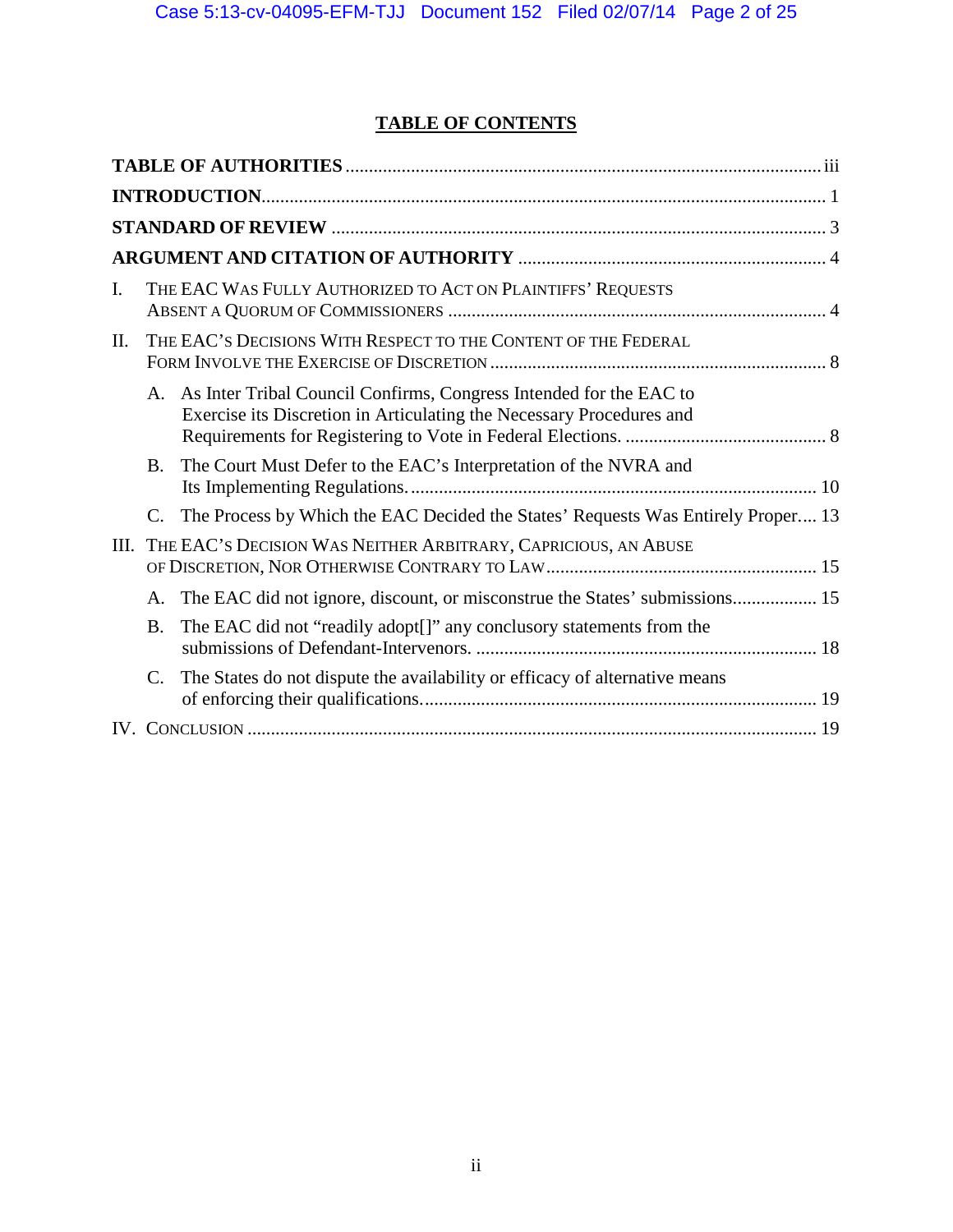# **TABLE OF AUTHORITIES**

# **Cases**

<span id="page-2-0"></span>

| Arizona v. Inter Tribal Council of Ariz., Inc., ___ U.S. ___, 133 S. Ct. 2247 (2013) passim |
|---------------------------------------------------------------------------------------------|
|                                                                                             |
| Chevron U.S.A. Inc. v. Natural Resources Defense Council, Inc., 467 U.S. 837 (1984)  11, 12 |
|                                                                                             |
|                                                                                             |
|                                                                                             |
|                                                                                             |
|                                                                                             |
|                                                                                             |
|                                                                                             |
| Gonzalez v. Arizona, No. 06-cv-1268 (D. Ariz. Aug. 20, 2008)  15, 16, 17, 18                |
|                                                                                             |
|                                                                                             |
|                                                                                             |
| Maine Dept. of Health and Human Servs. v. HHS, 766 F. Supp. 2d 288 (D. Me. 2011) 7          |
|                                                                                             |
|                                                                                             |
| Mountain Side Mobile Estate Partnership v. HUD, 56 F.3d 1243 (10th Cir. 1995)  14, 15       |
|                                                                                             |
|                                                                                             |
|                                                                                             |
| Painters of Philadelphia Dist. Council No. 21 Welfare Fund v. Price Waterhouse,             |
|                                                                                             |
|                                                                                             |
| Silverton Snowmobile Club v. U.S. Forest Serv., 433 F.3d 772 (10th Cir. 2006)  5            |
|                                                                                             |
| St. Anthony Hosp. v. U.S. Dep't of Health & Human Servs., 309 F.3d 680 (10th Cir. 2002)  13 |
|                                                                                             |
|                                                                                             |
|                                                                                             |

# **Statutes**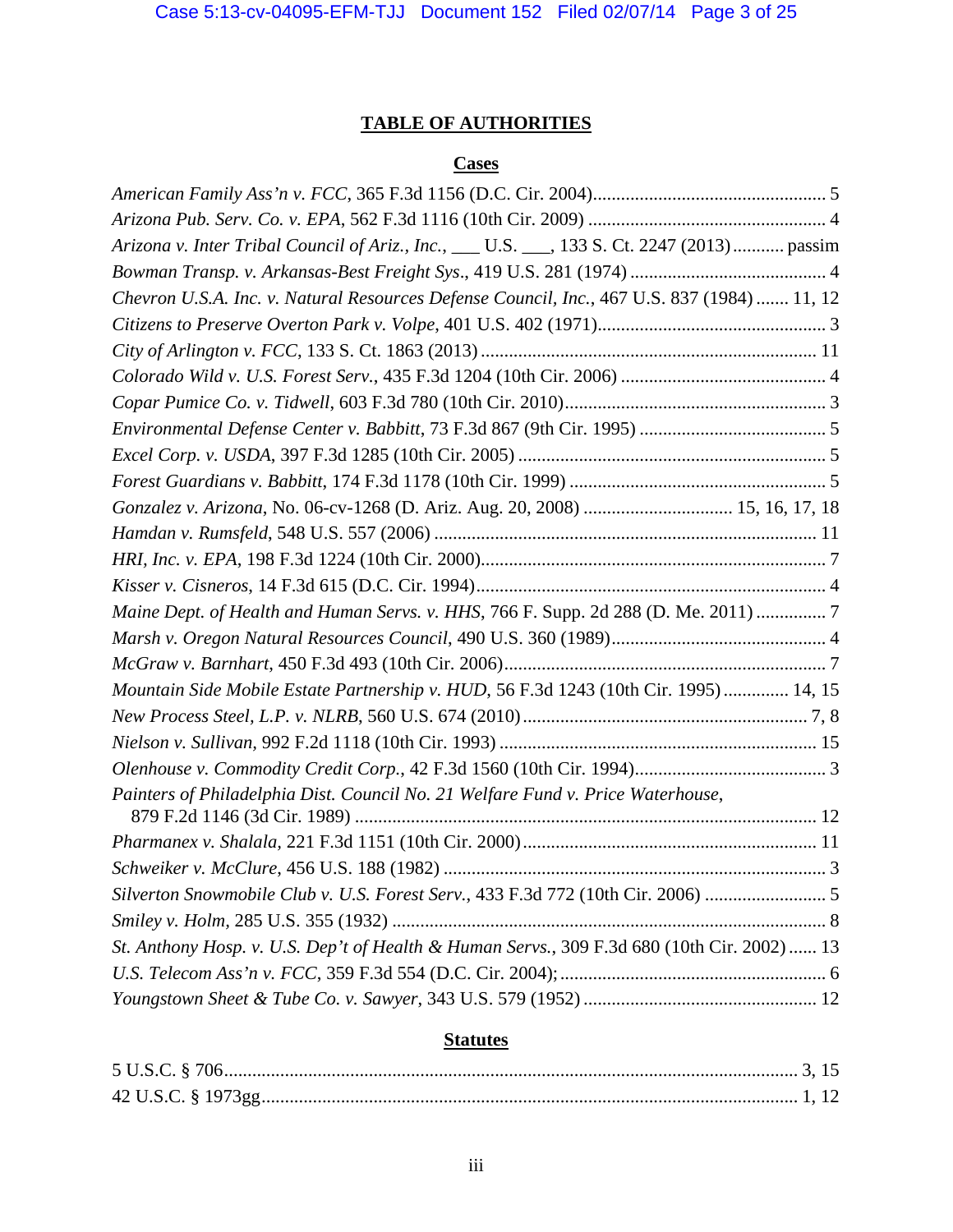| <b>Regulations</b> |  |
|--------------------|--|
|                    |  |

# **Other Authorities**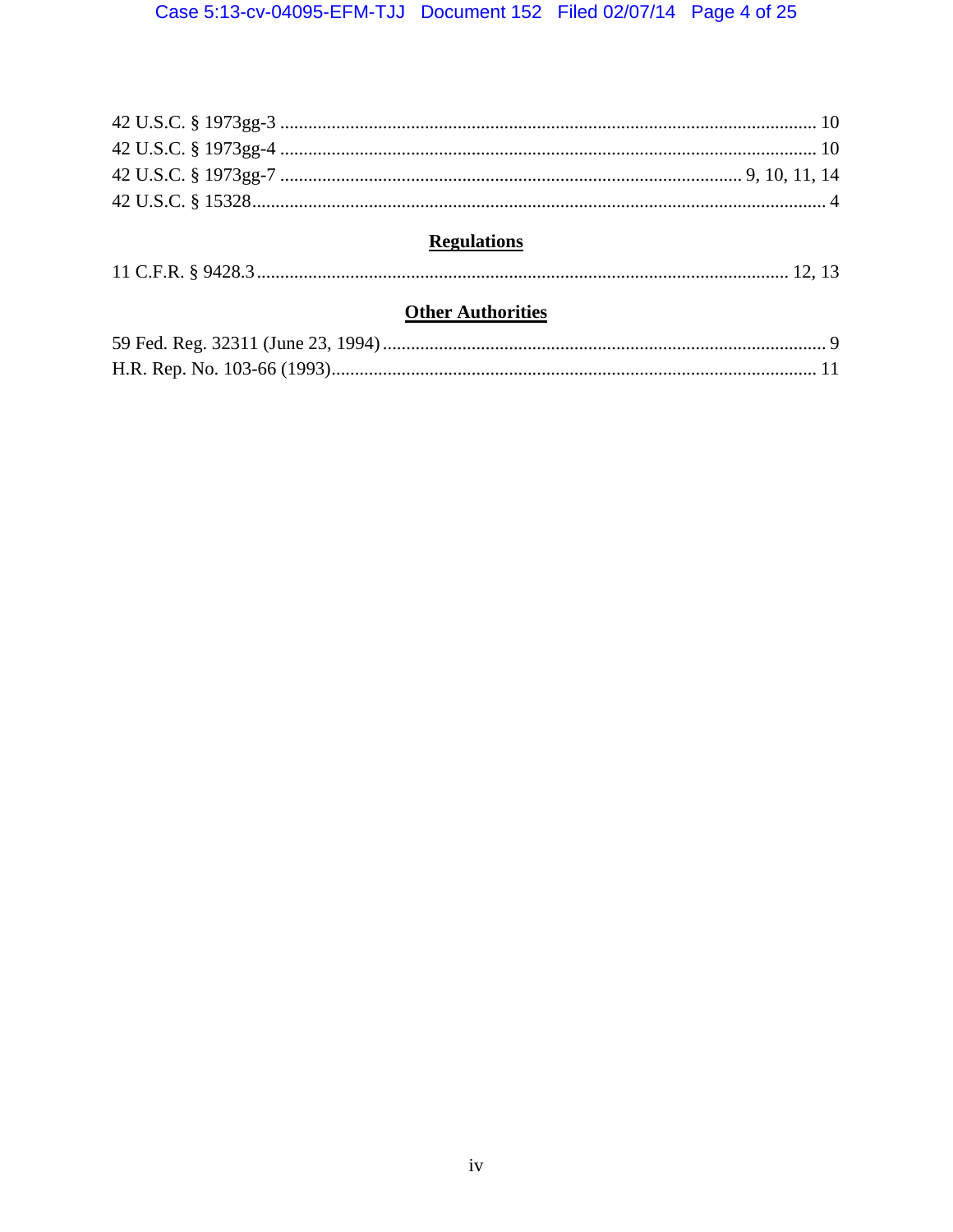## **DEFENDANTS' RESPONSE BRIEF IN OPPOSITION TO PLAINTIFFS' NOTICE OF ADVERSE AGENCY ACTION AND MOTION FOR RELIEF**

Defendants United States Election Assistance Commission and Alice Miller (collectively, "EAC" or "Defendants") respectfully submit this response brief in opposition to Kansas's and Arizona's (collectively "States'" or "Plaintiffs'") Notice of Adverse Agency Action and Motion for Relief, ECF Nos. 139, 140.

#### **INTRODUCTION**

<span id="page-4-0"></span>Exercising its authority under the Elections Clause of the U.S. Constitution, Congress enacted the National Voter Registration Act ("NVRA") in response to its concern that "discriminatory and unfair registration laws and procedures can have a direct and damaging effect on voter participation in elections for Federal office."  $42 \text{ U.S.C.}$  §  $1973gg(a)(3)$ . In enacting the NVRA, Congress's goal was, *inter alia*, to increase voter registration and voter participation in federal elections. *Id.* § 1973gg(b). It did so in part by creating a unified and simplified application by which eligible citizens could register to vote by mail (the "Federal Form") and by giving one agency—originally the Federal Election Commission, and now the EAC—the discretionary authority to develop and maintain that Federal Form.

Plaintiffs seek to disrupt this carefully-crafted legislative framework by asking this Court to order the EAC to include on the Federal Form a requirement that applicants in those states provide additional proof of their United States citizenship as a precondition to registering to vote for federal elections. They request this relief notwithstanding that Congress and the EAC have already determined that such a requirement is unnecessary and inconsistent with the purposes of the statute because, among other reasons, the Federal Form already has the necessary safeguards to allow election officials to determine applicants' eligibility and citizenship status. Plaintiffs offer a number of arguments as to why the Court should vacate the EAC's comprehensive and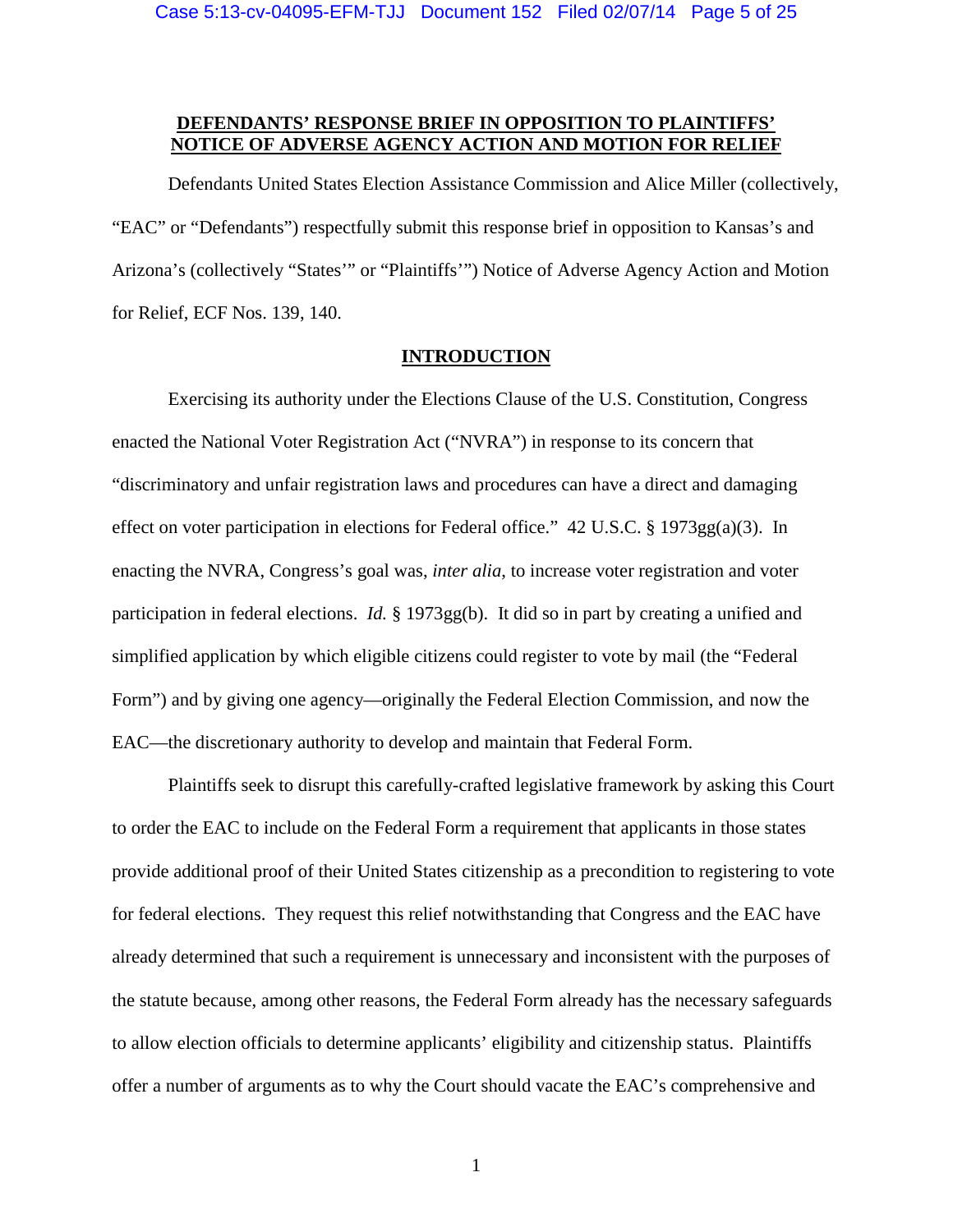#### Case 5:13-cv-04095-EFM-TJJ Document 152 Filed 02/07/14 Page 6 of 25

well-considered decision denying the States' requests, all of which are unpersuasive and thus should be rejected.<sup>[1](#page-5-0)</sup>

First, the States now insist that, because the EAC currently lacks a quorum of commissioners, it had no authority to deny their requests. The Court should reject this argument because it has been waived. Plaintiffs did not present their lack of authority argument to the agency, and their failure to do so precludes them from pursuing it now. Furthermore, there is no support for Plaintiffs' contention that the EAC lacked the authority to deny their requests but somehow had the authority to grant them. The correct conclusion, as fully explained by the EAC in its decision, is that the agency's Executive Director had authority to act on the States' requests pursuant to a delegation of authority approved by a quorum of commissioners in 2008.

The Court also should reject Plaintiffs' argument that the EAC was under a nondiscretionary duty to grant their requests. As the Supreme Court has already recognized, the EAC's decisions regarding the contents of the Federal Form are discretionary in nature. Under the NVRA, it is the EAC, not the states, that has the discretion to determine what information is necessary to enable state election officials to assess applicants' eligibility. If there is any statutory ambiguity on this point, the Court must, under the well-settled *Chevron* doctrine, defer to the EAC's reasonable and permissible interpretation.

Finally, Plaintiffs fall well short in their attempt to overturn the agency's decision on procedural and substantive grounds. Their characterization of the EAC's decision making process as "quasi-judicial" is neither accurate nor relevant. The agency engaged in a thorough

<span id="page-5-0"></span><sup>&</sup>lt;sup>1</sup> In addition to the arguments presented here, Defendants incorporate by reference their brief in opposition to Plaintiffs' Preliminary Injunction Motion, ECF No. 92, the consideration of which resulted in the Court's December 13, 2013 Order remanding this matter to the EAC, ECF No. 114.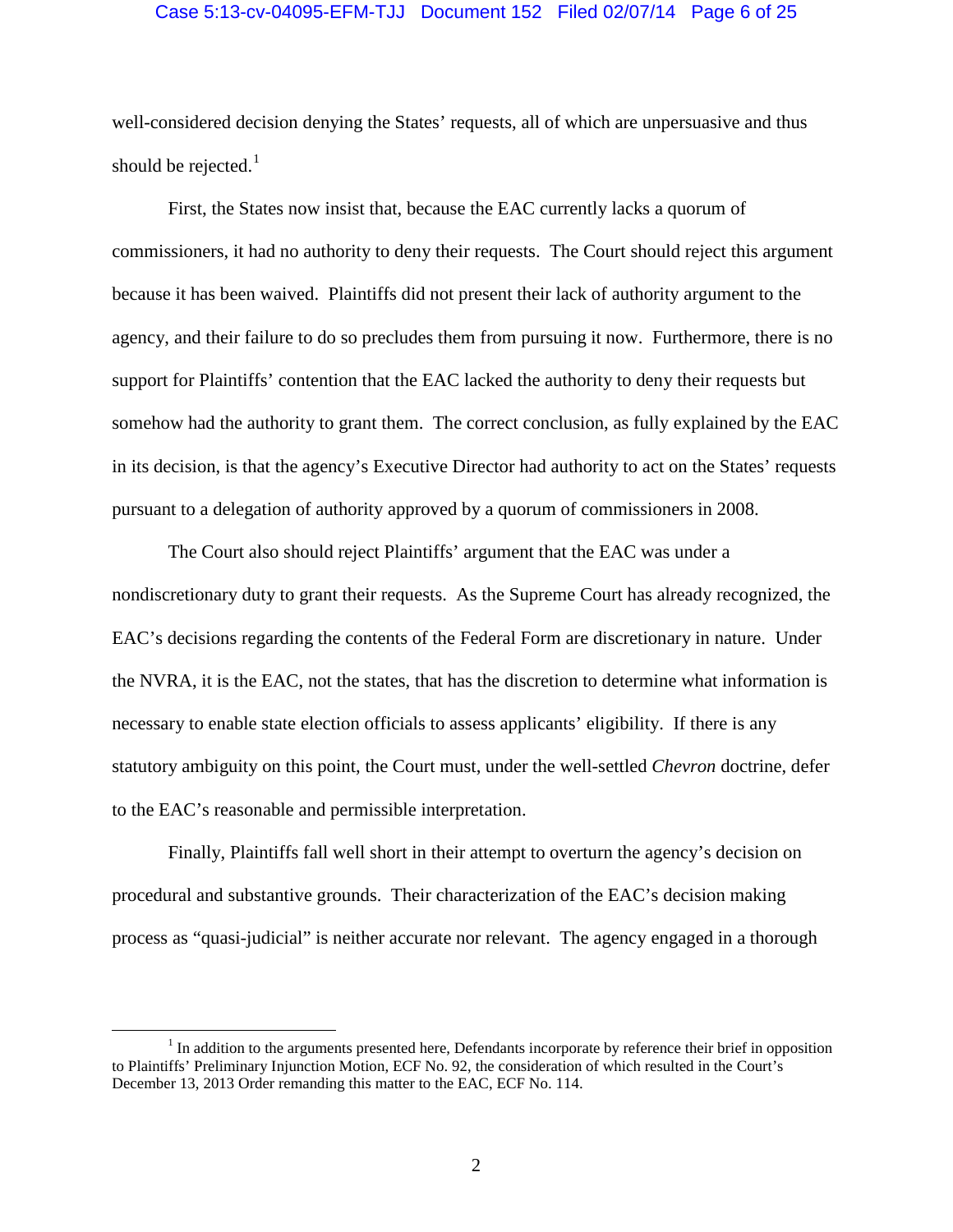consultative process, as contemplated by the NVRA, and reasonably exercised its discretion in reaching a well-supported, comprehensive, and rational decision.

## **STANDARD OF REVIEW**

<span id="page-6-0"></span>As the Supreme Court explained in *Arizona v. Inter Tribal Council of Arizona, Inc.*, U.S. \_\_\_, 133 S. Ct. 2247, 2259-60 (2013), the agency's discretionary decisions with respect to Plaintiffs' requests to modify the contents of the Federal Form are subject to review under the Administrative Procedure Act ("APA"). Under the APA, the Court must affirm the agency's decisions unless Plaintiffs can demonstrate that they were "(A) arbitrary, capricious an abuse of discretion, or otherwise not in accordance with law; (B) contrary to constitutional right, power, privilege, or immunity; [or] (C) in excess of statutory jurisdiction, authority, or limitations, or short of statutory right." 5 U.S.C. § 706([2](#page-6-1)).<sup>2</sup> This standard requires the Court to examine whether the agency's decisions were "based on a consideration of the relevant factors and whether there has been a clear error in judgment." *Citizens to Preserve Overton Park v. Volpe*, 401 U.S. 402, 416 (1971); *accord Olenhouse v. Commodity Credit Corp.*, 42 F.3d 1560, 1574 (10th Cir. 1994).

Although judicial scrutiny is "to be searching and careful, the ultimate standard of review is a narrow one." *Citizens to Preserve Overton Park*, 401 U.S. at 416; *see also Copar Pumice Co. v. Tidwell*, 603 F.3d 780, 793-94 (10th Cir. 2010). The review is "substantially deferential," *Copar Pumice Co.*, 603 F.3d at 794, and the agency's action is entitled to a presumption of validity. *Schweiker v. McClure*, 456 U.S. 188, 200 (1982). A court may not substitute its judgment for that of the agency, but must only determine "whether the agency has 'articulated a rational connection between the facts found and the choice made.'" *Kisser v. Cisneros*, 14 F.3d

<span id="page-6-1"></span><sup>&</sup>lt;sup>2</sup> Plaintiffs do not seek review under any of the remaining three review standards set out in 5 U.S.C. § 706(2), and those standards are in fact inapplicable.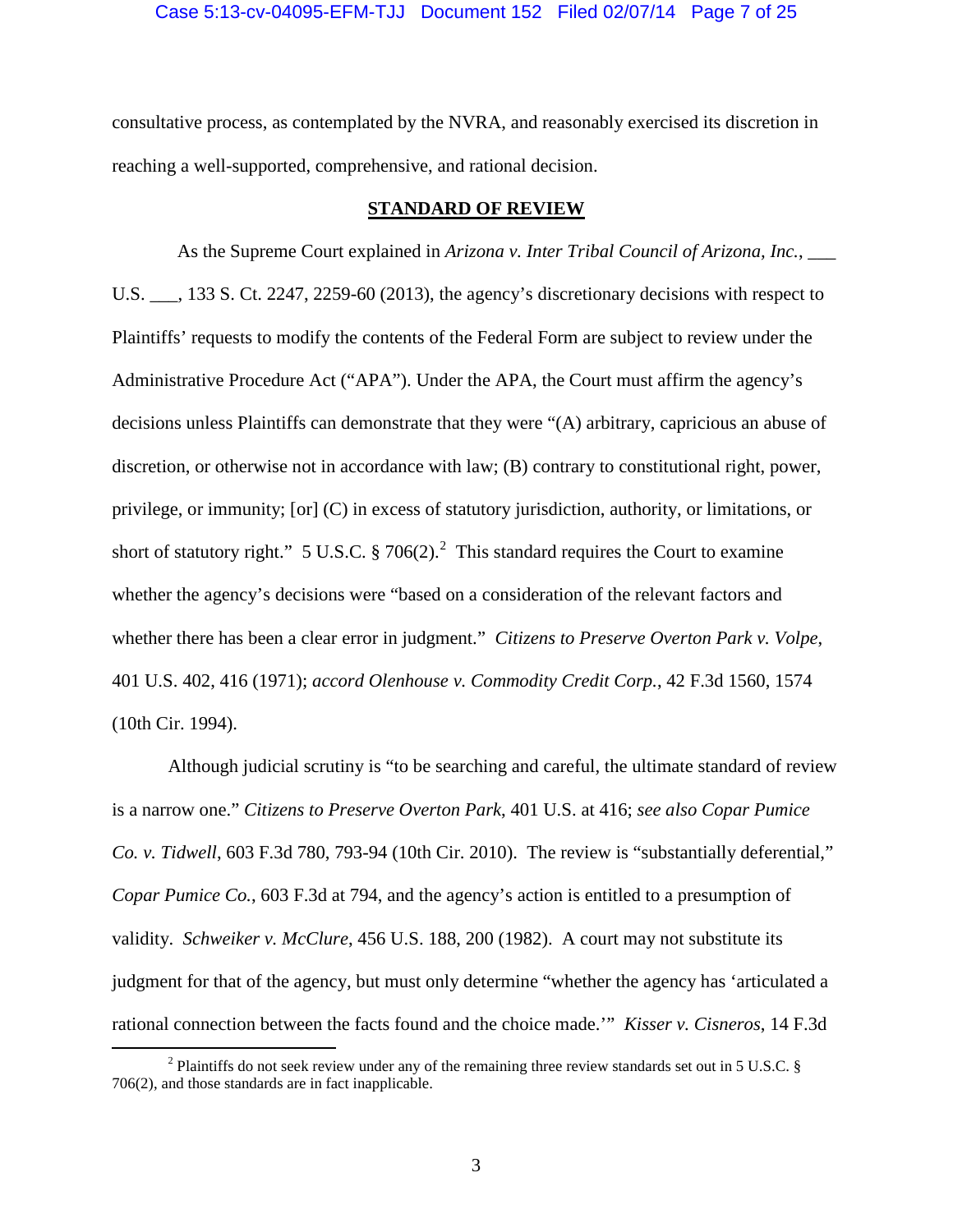615, 619 (D.C. Cir. 1994) (quoting *Bowman Transp. v. Arkansas-Best Freight Sys*., 419 U.S. 281, 285 (1974)); *see also Colorado Wild v. U.S. Forest Serv.*, 435 F.3d 1204, 1213 (10th Cir. 2006) (citing *Marsh v. Oregon Natural Resources Council*, 490 U.S. 360, 378 (1989)).

## **ARGUMENT AND CITATION OF AUTHORITY**

<span id="page-7-0"></span>The EAC's Memorandum of Decision, ECF No. 129-1 [hereinafter "EAC Decision"], reflects the agency's careful and thorough consideration of the evidence in the record and the governing law, and fully and rationally explains the bases for its decision. The EAC Decision is easily sustainable under the applicable APA standards of review. Accordingly, the Court should affirm the EAC's decision and enter judgment in favor of Defendants.

## <span id="page-7-1"></span>**I. THE EAC WAS FULLY AUTHORIZED TO ACT ON PLAINTIFFS' REQUESTS ABSENT A QUORUM OF COMMISSIONERS**

In the brief accompanying their Notice of Adverse Agency Action, the States argue for the first time that the EAC lacked authority to deny their requests to modify the Federal Form's state-specific instructions due to the absence of a quorum of EAC commissioners. Specifically, they argue that the EAC Decision *denying* their requests is *ultra vires* and contrary to the quorum requirement set forth in Section 208 of HAVA, 42 U.S.C. § 15328, because it was rendered by the EAC's Acting Executive Director at a time when the agency had no sitting commissioners. Pls.' Br. (ECF No. 140) at 9-10. At the same time, the States assert that Section 208 of HAVA would have permitted the Acting Executive Director to *grant* their requests without the approval of a quorum of commissioners. *Id.*

As an initial matter, the States have waived their right to assert a challenge in this reviewing Court to the EAC's ability to act on their requests in the absence of a quorum of commissioners because they did not first present that argument to the agency. *See, e.g., Arizona Pub. Serv. Co. v. EPA*, 562 F.3d 1116, 1127 (10th Cir. 2009) (party cannot challenge in an APA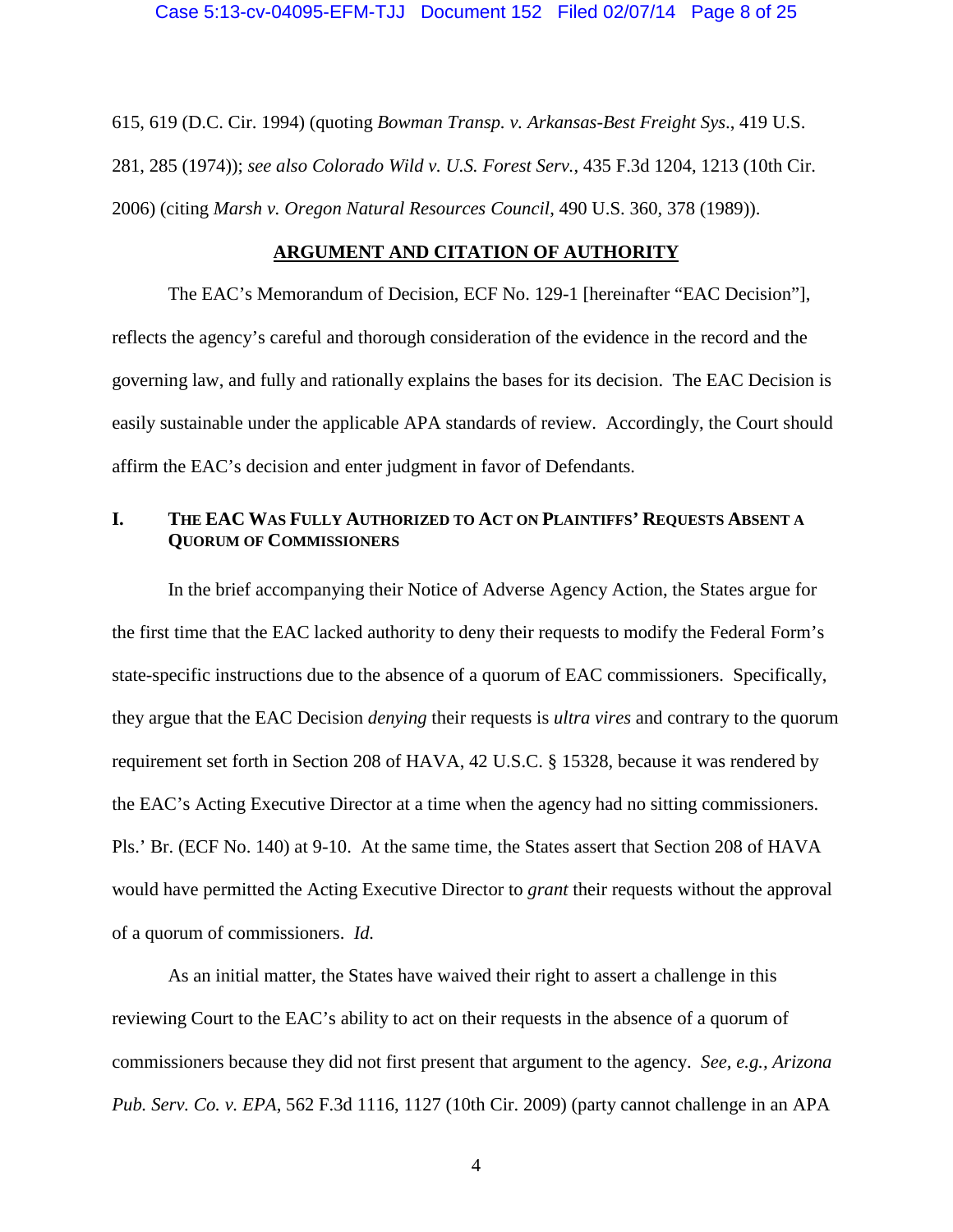### Case 5:13-cv-04095-EFM-TJJ Document 152 Filed 02/07/14 Page 9 of 25

appeal something that it did not first present to the agency); *Silverton Snowmobile Club v. U.S. Forest Serv.*, 433 F.3d 772, 783 (10th Cir. 2006) (same); *Excel Corp. v. USDA*, 397 F.3d 1285, 1296-1297 (10th Cir. 2005) (arguments not first presented to the agency are waived on judicial review); *Am. Family Ass'n v. FCC*, 365 F.3d 1156, 1167 (D.C. Cir. 2004) ("We do not consider this argument on its merits because it was not presented to the Commission below.").

Second, the States' argument that the EAC staff has the power to act when it acts in accordance with the States' wishes, but not otherwise, is internally inconsistent and illogical.<sup>[3](#page-8-0)</sup> Either the agency staff has the authority to act in the absence of commissioners or it lacks that authority. Furthermore, even if the EAC were under a nondiscretionary duty to accede to the States' requests to modify the Federal Form's state-specific instructions to include additional proof of citizenship requirements, as the States argue, the agency would still have to take action to carry out that nondiscretionary duty. If Section 208 of HAVA precludes the EAC from taking "*[a]ny* action" without the approval of three commissioners, *cf.* Pls.' Br. at 9 (emphasis added), then even the carrying out of nondiscretionary duties would have to await the reestablishment of a quorum.<sup>[4](#page-8-1)</sup> The States cannot have it both ways.

<span id="page-8-0"></span><sup>&</sup>lt;sup>3</sup> The States' argument in this regard is the converse of the argument advanced by the League of Women Voters and Project Vote groups of Defendant-Intervenors before the agency. *See* EAC000764-66, EAC001810-13 (arguing that EAC staff has the ability, in the absence of commissioners, to deny the States' requests, but not to grant them). Those Intervenors' arguments are also unavailing.

<span id="page-8-1"></span><sup>&</sup>lt;sup>4</sup> The Court could not compel an agency staff member to take a ministerial action that the agency itself is currently statutorily prohibited from taking. *See, e.g., Envtl. Def. Ctr. v. Babbitt*, 73 F.3d 867, 872 (9th Cir. 1995) (vacating district court's order compelling ministerial agency action when agency was statutorily prohibited from acting as a result of lack of appropriations); *Forest Guardians v. Babbitt*, 174 F.3d 1178, 1188-89 (10th Cir. 1999) (favorably citing *Envtl. Def. Ctr.*). Fortunately, the States and the Court do not find themselves in that predicament because, as discussed herein, the EAC Decision was issued under properly delegated authority. Indeed, despite its previously stated reservations about the agency's ability to act in the absence of commissioners, the Court ultimately remanded this issue to the EAC for final agency action based, in part, on the agency's representation to the Court that the agency had the legal ability to render a final determination and would do so if ordered by this Court. *See* Order of Dec. 13, 2013 (ECF No. 114) at 2; Hearing Tr. 12/13/2013 at 140:15-22. Neither Kansas nor Arizona disputed the agency's representation.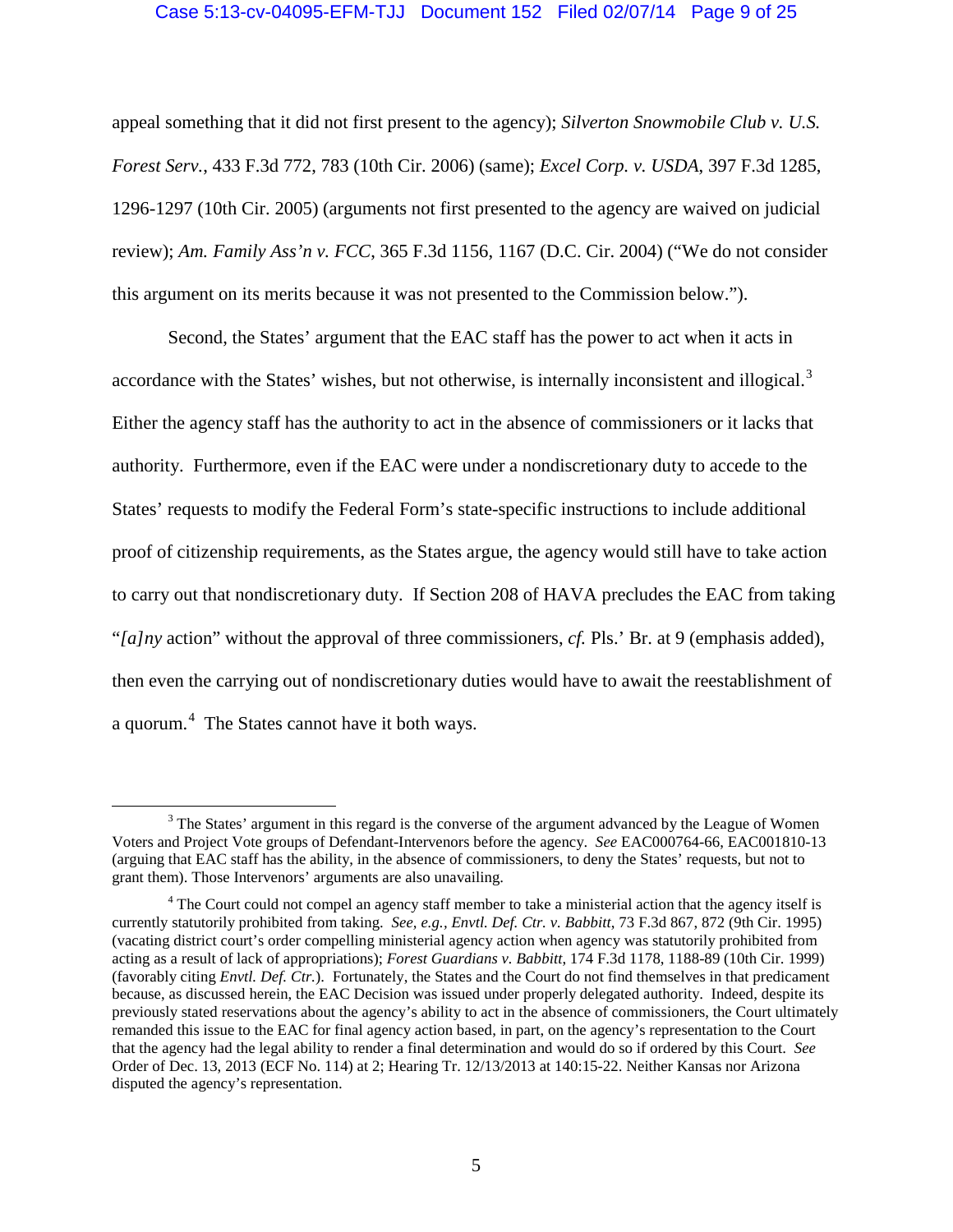#### Case 5:13-cv-04095-EFM-TJJ Document 152 Filed 02/07/14 Page 10 of 25

Third, as discussed in detail in the EAC Decision, EAC staff was authorized to act on the States' requests because a quorum of three EAC commissioners unanimously took action in 2008 to delegate authority to EAC staff to "[m]aintain the Federal Voter Registration Form consistent with the NVRA and EAC regulations and policies." EAC Decision at  $15-20$ ; Roles & Responsibilities Policy, EAC000064-72 [hereinafter "R&R Policy"]. The States concede that such subdelegations of authority by federal agencies to their subordinate staff are "presumptively permissible absent affirmative evidence of a contrary congressional intent," *see U.S. Telecom Ass'n v. FCC*, 359 F.3d 554, 565 (D.C. Cir. 2004); however, they claim that the existence of a quorum requirement in Section 208 of HAVA evinces the requisite affirmative evidence of contrary congressional intent. Pls.' Br. at 15. Yet, the States miss the mark.

In its decision, the EAC determined that "the existence of a quorum provision in Section 208 of HAVA does not prohibit the Commission from delegating administrative and implementing authority to its subordinate staff, so long as such delegation of authority is 'carried out . . . with the approval of at least three of its members,' as it was in this instance." EAC Decision at 19  $\&$  n.8. The agency based this conclusion on the statutory analysis that the commissioners themselves set out in the R&R Policy, including: that HAVA contained no specific statutory prohibition against delegation and no language that otherwise spoke to delegation; that "HAVA says little about the roles of the Executive Director and the Commissioners," but the statutory structure suggests that there should be a "general division of responsibility" between the two; and that such a division of labor would "improve the operations of the agency" and avoid creating situations where the agency was "unable to function in a timely and effective [manner]." *Id.* at 18-19 (quoting EAC000065). The commissioners further determined that the processing of requests from individual states for modifications to the Federal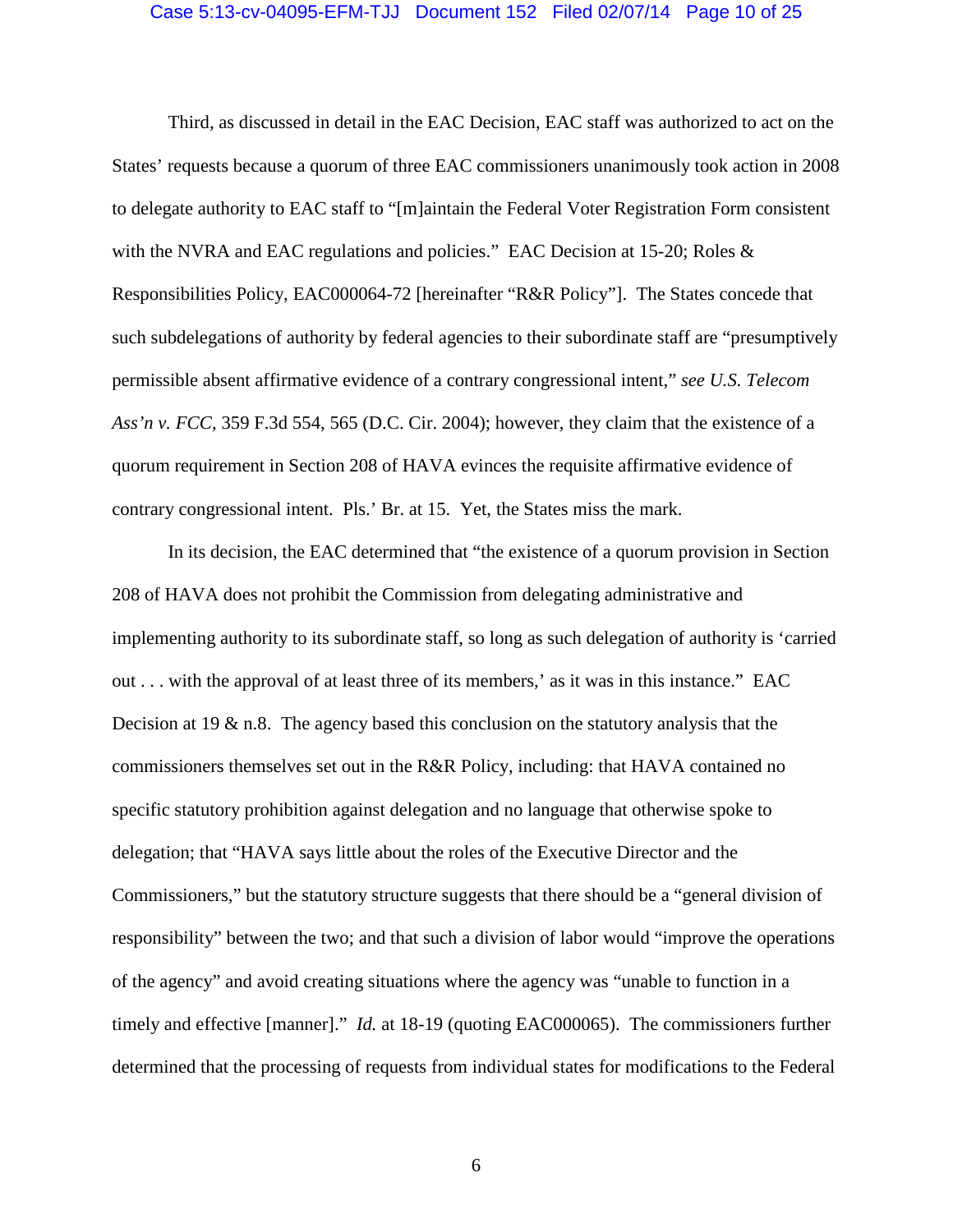#### Case 5:13-cv-04095-EFM-TJJ Document 152 Filed 02/07/14 Page 11 of 25

Form's state-specific instructions was an administrative function that involved interpreting and implementing existing EAC policies (as set forth in existing regulations) and federal law requirements, but did not require the staff to assume a policy-making role—thereby reflecting the appropriate division of labor that they sought to establish. *Id.* at 19-20.

The statutory analysis and interpretation in the EAC Decision is reasonable and persuasive, and consistent with the commissioners' findings and analysis in the R&R Policy. The agency's conclusion on this point is therefore entitled to deference. *See, e.g., McGraw v. Barnhart*, 450 F.3d 493, 500-01 (10th Cir. 2006) (deferring to agency's informal statutory interpretation where it "appears thoroughly considered and expresses valid reasoning" and "is not just its litigating position . . . [but] reflects the agency's consistent practice over a number of years"); *HRI, Inc. v. EPA*, 198 F.3d 1224, 1241 (10th Cir. 2000) ("We owe some degree of deference . . . to an agency's interpretation of its governing statutes and regulations."); *Me. Dep't of Health & Human Servs. v. HHS*, 766 F. Supp. 2d 288, 300 (D. Me. 2011) (deferring to agency's statutory interpretation where it was "reasonable, well-considered, and consistent with its own interpretations and with the legislative history").

Additionally, the States erroneously cite *New Process Steel, L.P. v. NLRB*, 560 U.S. 674, 687 (2010), for the proposition that Congress's inclusion of a quorum provision in Section 208 of HAVA necessarily indicates a congressional desire to prohibit the EAC's subdelegation of certain duties to its subordinate staff. In *New Process Steel*, the Court held that a specific quorum statute requiring a minimum of three board members for the transaction of business by the National Labor Relations Board prohibited a purported delegation by a qualifying quorum allowing only two members to transact the Board's business. *Id.* However, the Court specifically stated that its decision "does not cast doubt" on a qualifying quorum's previous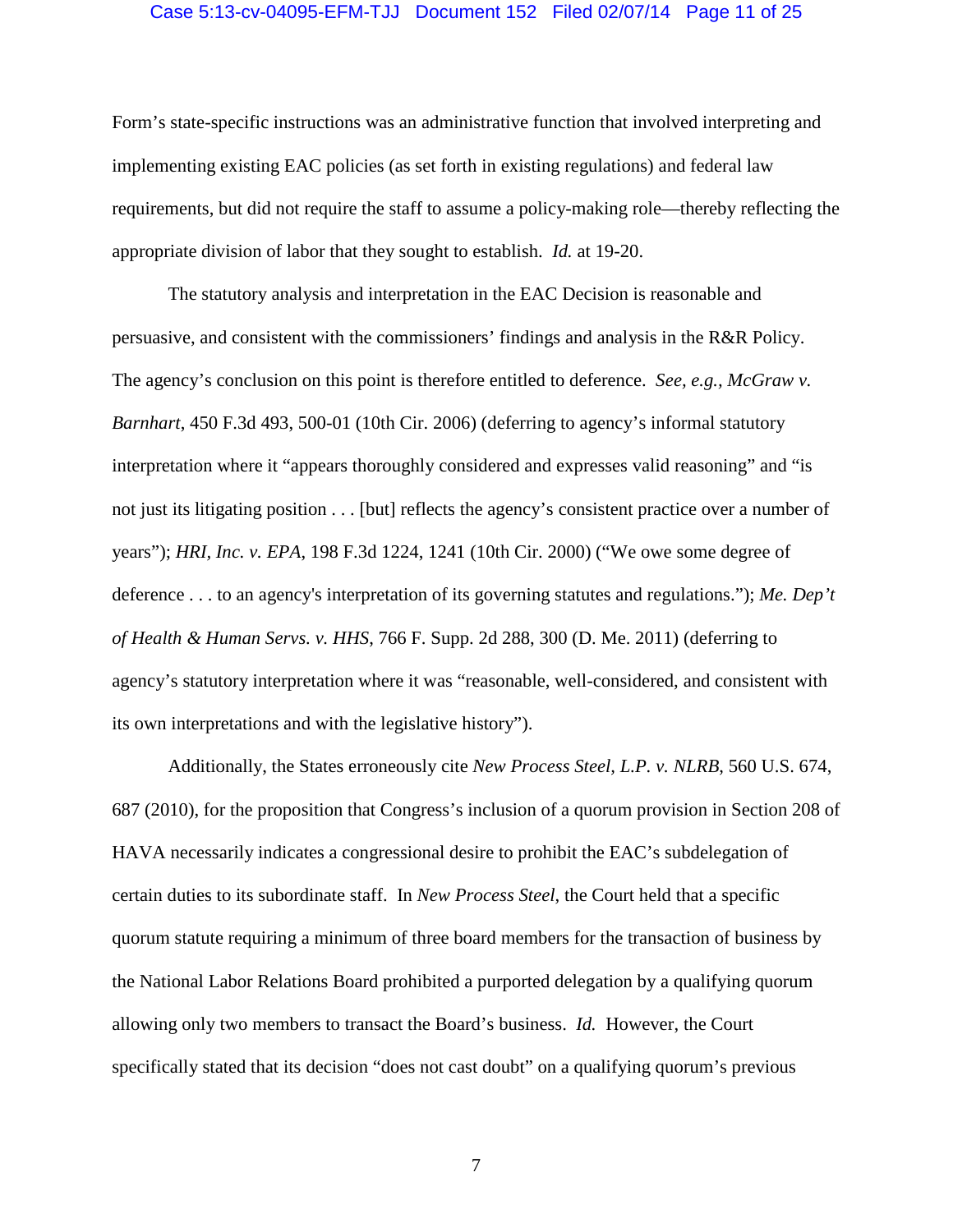#### Case 5:13-cv-04095-EFM-TJJ Document 152 Filed 02/07/14 Page 12 of 25

delegations of authority to subordinate staff (in that instance, regional directors and the general counsel). *Id.* at 684 n.4. Accordingly, *New Process Steel* supports, rather than casts doubt on, the EAC commissioners' 2008 delegation (through the R&R policy) of Federal Form maintenance and administration authority to EAC staff.

Thus, even if the Court finds that the States have not waived their right to contest the EAC's authority to act on their requests in the absence of a quorum of commissioners, the Court should affirm the agency's determination that it was authorized to act on the States' requests.

## <span id="page-11-0"></span>**II. THE EAC'S DECISIONS WITH RESPECT TO THE CONTENT OF THE FEDERAL FORM INVOLVE THE EXERCISE OF DISCRETION**

# <span id="page-11-1"></span>*A. As* **Inter Tribal Council** *Confirms, Congress Intended for the EAC to Exercise its Discretion in Articulating the Necessary Procedures and Requirements for Registering to Vote in Federal Elections.*

Plaintiffs continue to argue that the EAC has a nondiscretionary duty to modify the Federal Form's state-specific instructions to include the additional proof-of-citizenship requirements Plaintiffs seek. *See* Pls.' Br. at 1-9. However, as discussed in the EAC Decision at 23-27, Plaintiffs' argument is foreclosed by *Inter Tribal Council*, which specifically describes the EAC's decisionmaking under Section 9(b)(1) of the NVRA as "validly conferred *discretionary* executive authority." 133 S. Ct. at 2259 (emphasis added).

Pursuant to its plenary authority under the Elections Clause to regulate all aspects of voter registration in federal elections, *see id.* at 2253 (quoting *Smiley v. Holm,* 285 U.S. 355, 366 (1932) ("'Times, Places, and Manner,' are 'comprehensive words,' which 'embrace authority to provide a complete code for congressional elections,' including . . . regulations relating to '*registration*'") (emphasis added), Congress enacted the NVRA and charged the EAC with developing a Federal Form that could be used nationwide in states covered by the NVRA to register voters in federal elections. 42 U.S.C. § 1973gg-7(a)(2). Although Congress provided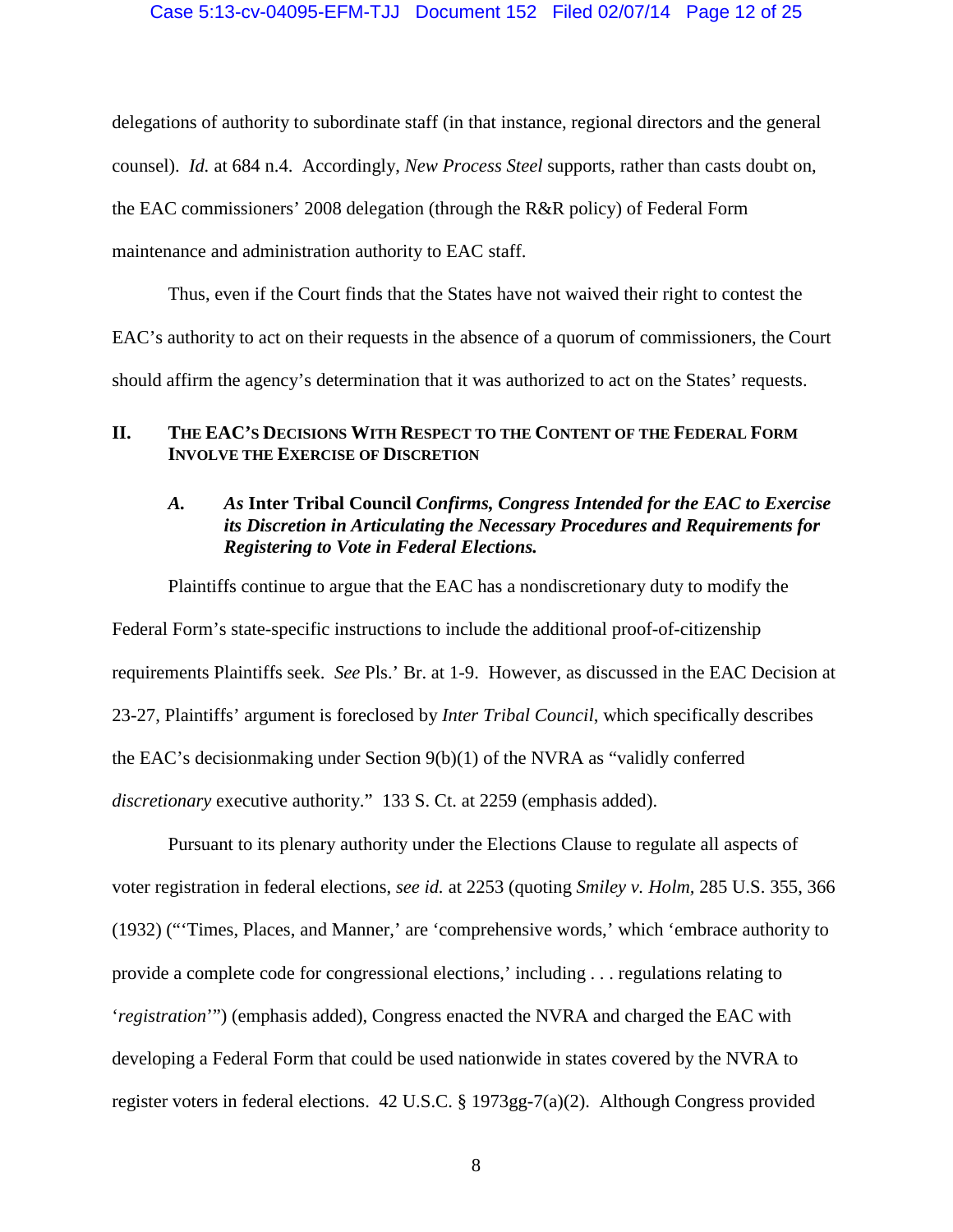#### Case 5:13-cv-04095-EFM-TJJ Document 152 Filed 02/07/14 Page 13 of 25

that the EAC must develop the Federal Form "in consultation with the chief election officers of the States," it left the agency with the ultimate responsibility and discretionary authority to determine the Federal Form's contents and prescribe necessary regulations relating to the Federal Form. *Id.* § 1973gg-7(a)(1), (2). By requiring "consultation" with state election officials, Congress did not impose a mandatory duty upon the EAC to incorporate every suggestion made by those officials. Rather, consultation with the nation's election officials is designed to facilitate the EAC's responsible exercise of its discretion to develop the contents of the Federal Form.

In particular, the EAC is responsible for determining the "information . . . necessary to enable the appropriate State election official to assess the eligibility of the applicant" and ensuring that the Federal Form requires only such information. *Id.* § 1973gg-7(b)(1). When the Federal Election Commission originally promulgated the Federal Form in 1994, it "considered what items are deemed necessary to determine eligibility to register to vote and what items are deemed necessary to administer voter registration and other parts of the election process in each state." 59 Fed. Reg. 32311, 32312 (June 23, 1994). Likewise, the FEC determined that several pieces of information that some had suggested for inclusion on the Federal Form should be excluded "because they do not meet the 'necessary threshold' of the NVRA to assess the eligibility of the applicant or to administer voter registration or other parts of the election process." *Id.* at 32316. Specifically, the FEC determined that no additional information regarding citizenship, such as information relating to whether an applicant was a natural-born or naturalized citizen, was necessary to include on the form. *Id.* ("The issue of U.S. citizenship is addressed within the oath required by the Act and signed by the applicant under penalty of perjury. To further emphasize this prerequisite to the applicant, the words 'For U.S. Citizens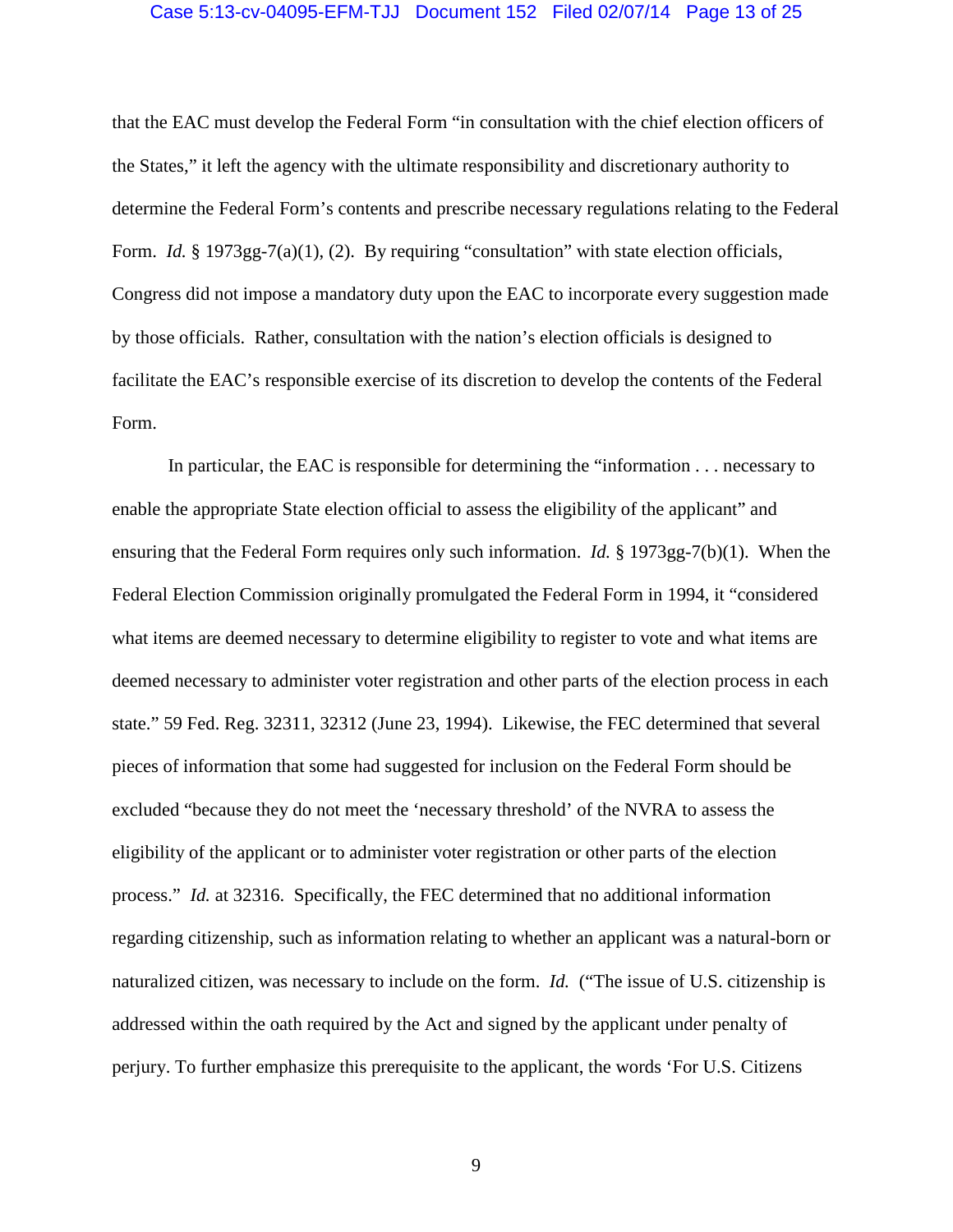## Case 5:13-cv-04095-EFM-TJJ Document 152 Filed 02/07/14 Page 14 of 25

Only' will appear in prominent type on the front cover of the national mail voter registration form.").

Thus, the plain language of the NVRA, the previous actions of the FEC in promulgating the Federal Form, and the Supreme Court's recent *Inter Tribal Council* opinion all confirm that the EAC's decisions with respect to the content of the Federal Form are discretionary matters, not nondiscretionary matters, as the States argue. Additionally, Congress charged the EAC with the responsibility to "provide information to the States with respect to the responsibilities of the States under [the NVRA]." 42 U.S.C. § 1973gg-7(a)(4). This language likewise reveals Congress's intent that the EAC is responsible for defining for the States what the procedures and requirements are for the registration of voters in federal elections.<sup>[5](#page-13-1)</sup>

# <span id="page-13-0"></span>*B. The Court Must Defer to the EAC's Interpretation of the NVRA and Its Implementing Regulations.*

As demonstrated above, the NVRA clearly grants discretion to the EAC to determine the contents of the Federal Form and, specifically, to determine the "information . . . necessary to enable the appropriate State election official to assess the eligibility of the applicant." 42 U.S.C.

<span id="page-13-1"></span><sup>&</sup>lt;sup>5</sup> In light of Section 9(a)(4) of the NVRA, Plaintiffs' references to Sections  $5(c)(2)(B)$  and  $6(a)(2)$  are of no moment. *See* Pls.' Br. at 2-4. Pursuant to Section  $9(a)(4)$ , the EAC is empowered to tell states what information is "necessary to . . . enable State election officials to assess the eligibility of the applicant and to administer voter registration and other parts of the election process" within the meaning of Section  $5(c)(2)(B)$ , for purposes of the voter registration application used in connection with driver's license transactions. 42 U.S.C. §§ 1973gg-3(c)(2)(B),  $1973gg-7(a)(4)$ . Although the EAC has not issued formal interpretive regulations regarding Section  $5(c)(2)(B)$ , it has properly made that determination with respect to the Federal Form. Likewise, Section 6(a)(2) requires that any state-developed mail voter registration application must "meet all of the criteria" of the Federal Form "for the registration of voters in elections for Federal office." 42 U.S.C. § 1973gg-4(a)(2). Thus, while state-developed mail voter registration forms "may require information the Federal Form does not," *Inter Tribal Council*, 133 S. Ct. at 2255, this Court need not speculate as to what such additional information a state-developed form may include. It should suffice for present purposes that Congress charged the EAC with the power to determine the information necessary on the Federal Form to enable state election officials to assess an applicant's eligibility to vote. Finally, Section 8(a)(1) of the NVRA also generally requires that states timely register eligible applicants who submit valid applications in advance of the registration deadline.  $42$  U.S.C. § 1973gg-6(a)(1). This provision reinforces Congress's intent that an eligible citizen should be able to register to vote in federal elections by completing a simple application and should not be required to supply additional information not required by the application itself. This principle applies regardless of whether a person applies to register to vote through a driver's license bureau, a designated public assistance or disability agency, or through submission of a Federal Form or a state-developed mail-in registration form.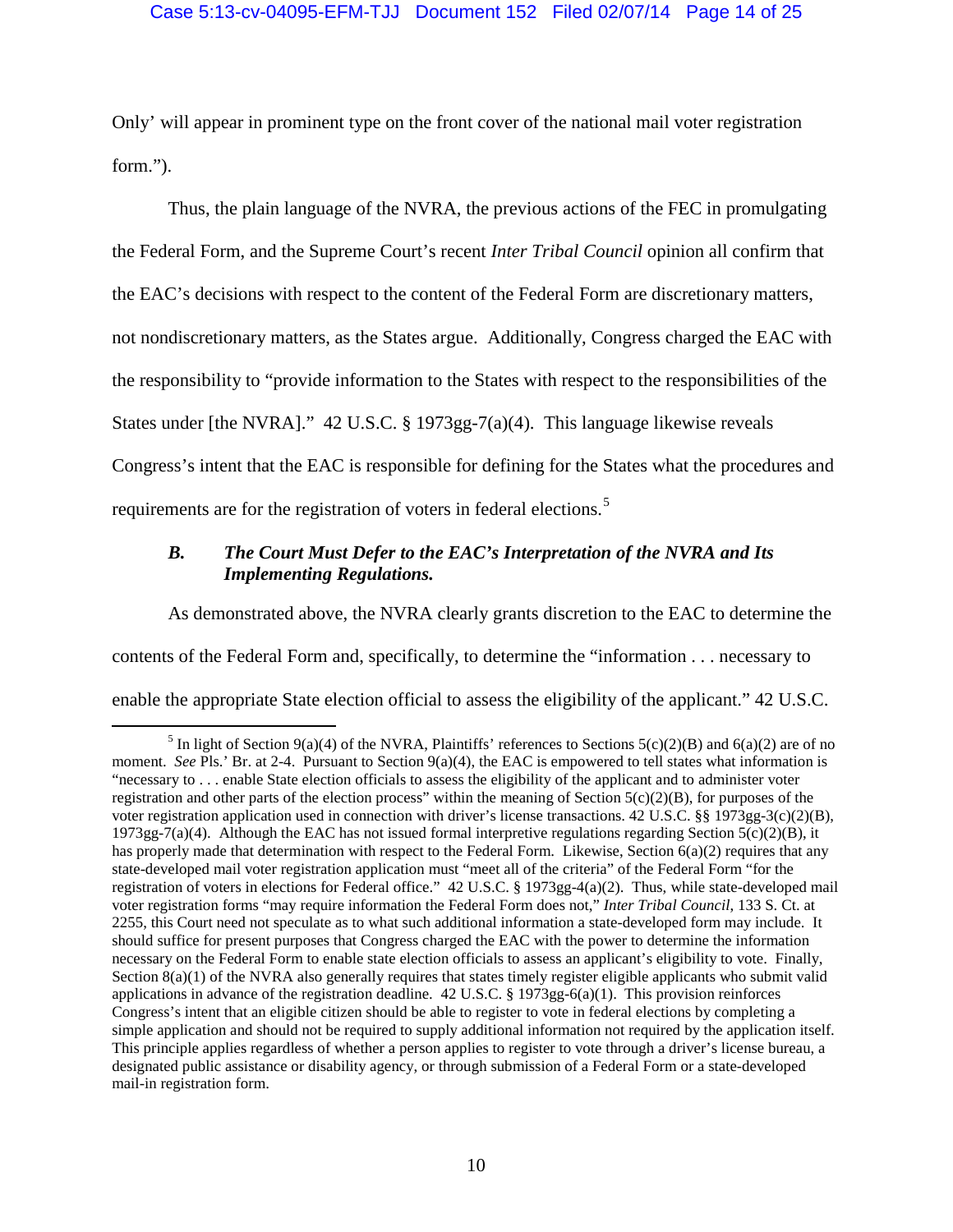## Case 5:13-cv-04095-EFM-TJJ Document 152 Filed 02/07/14 Page 15 of 25

§ 1973gg-7(b)(1). But if the Court finds that the "statute is silent or ambiguous with respect to the specific issue, the question for the court is whether the agency's [interpretation] is based on a permissible construction of the statute." *City of Arlington v. FCC*, 133 S. Ct. 1863, 1868 (2013) (quoting *Chevron U.S.A. Inc. v. Natural Res. Def. Council, Inc.*, 467 U.S. 837, 843 (1984)). The Court "need not conclude that the agency construction is the only one possible, or even that [the Court] would have so construed the statute had the issue arisen in a judicial proceeding." *Pharmanex v. Shalala,* 221 F.3d 1151, 1154 (10th Cir. 2000). The Court must instead "give effect to the agency's interpretation unless it is arbitrary, capricious, or manifestly contrary to the statute." *Id.*

The key language here, of course, is the NVRA provision stating that the Federal Form "may require only such identifying information . . . *as is necessary to enable the appropriate State election official to assess the eligibility of the applicant* and to administer voter registration and other parts of the election process." 42 U.S. C. § 1973gg-7(b)(1) (emphasis added). Plaintiffs argue that, under this provision, it is their prerogative to determine what is "necessary" to assess an applicant's eligibility. In other words, Plaintiffs contend that the NVRA requires the EAC to include anything on the Federal Form that a state deems necessary. As noted, however, the plain language of the NVRA directs the opposite conclusion: Congress vests the EAC with discretionary authority to formulate and maintain the Federal Form. Under *Chevron*, the Court's statutory analysis should end there.<sup>[6](#page-14-0)</sup>

<span id="page-14-0"></span><sup>&</sup>lt;sup>6</sup> In rejecting the States' requests, the EAC also considered that Congress had expressly rejected the idea of including a citizenship documentation requirement in the NVRA, finding that such a requirement was "not necessary or consistent with the purposes of this Act," and could "permit registration requirements that could effectively eliminate, or seriously interfere with, the mail registration program of the Act[.]" H.R. Rep. No. 103-66, at 23 (1993) (Conf. Rep). *See* EAC Decision at 20-21 (*citing Hamdan v. Rumsfeld*, 548 U.S. 557, 579-80 (2006) ("Congress' rejection of the very language that would have achieved the result the [Plaintiffs] urge[] here weighs heavily against the [Plaintiffs'] interpretation.")). Plaintiffs contend that the EAC omitted pertinent contrary legislative history in making this finding. Pls.' Br. at 4-5. However, the passages Plaintiffs cite are not "helpful (Cont'd…)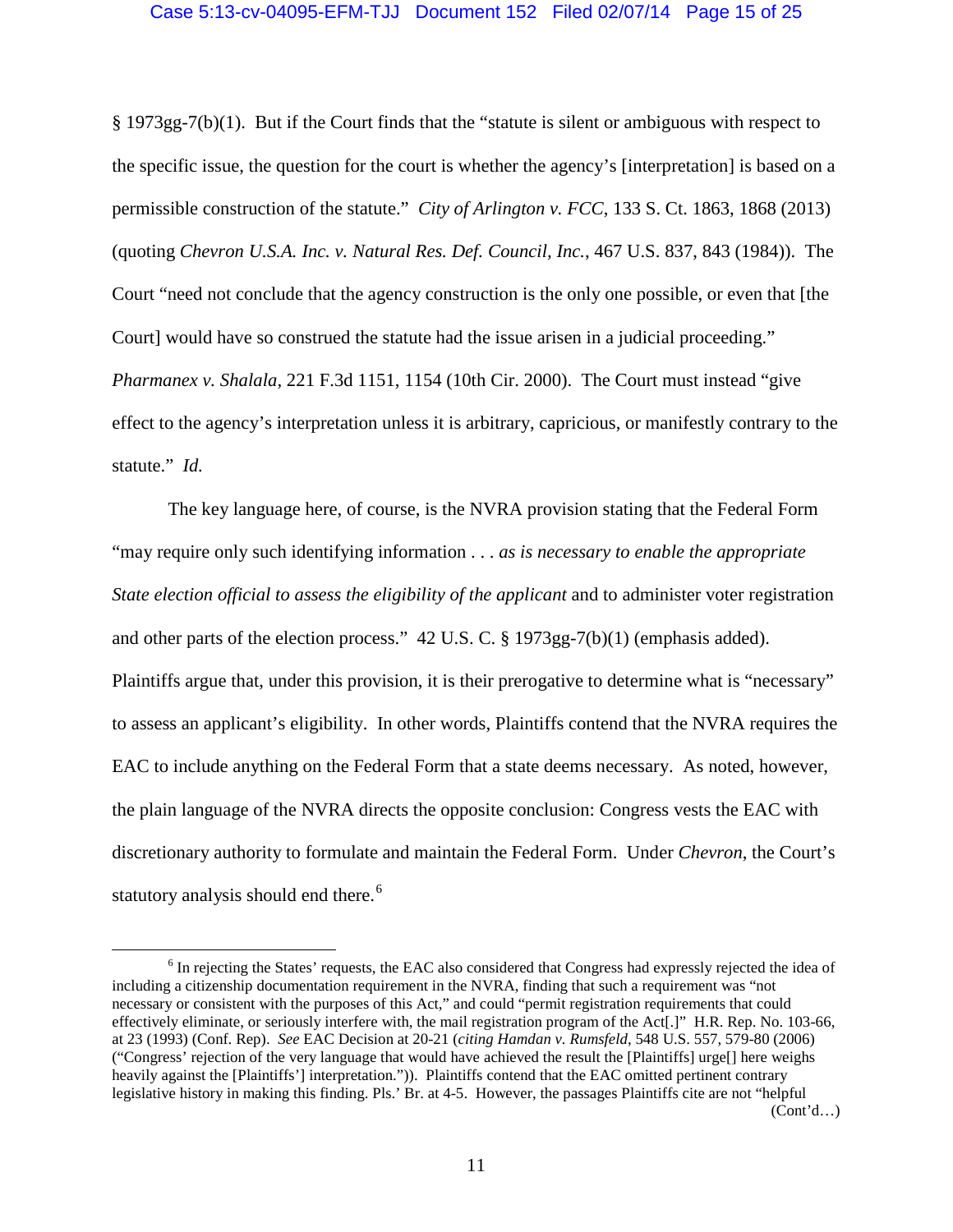## Case 5:13-cv-04095-EFM-TJJ Document 152 Filed 02/07/14 Page 16 of 25

Should the Court disagree with the EAC's plain language analysis, Plaintiffs' arguments would still fail because the EAC's interpretation is permissible. If Congress wanted the *states* to determine what information is "necessary," it easily could have said that the Federal Form may only require such information "*as a state deems necessary"* to assess voter eligibility. But Congress did not do that. Under *Chevron*, the agency need not demonstrate that its interpretation is the only reasonable one, or even the best one. It just has to be permissible. [467 U.S.](http://en.wikipedia.org/wiki/United_States_Reports) at 843, 866. For the reasons discussed above, the EAC easily clears that threshold. Indeed, as *Inter Tribal Council* makes plain, it is Plaintiffs' interpretation that is unreasonable. If the States could "demand of Federal Form applicants every additional piece of information the State requires on its state-specific form," the Federal Form would "cease[] to perform any meaningful function, and would be a feeble means of 'increas[ing] the number of eligible citizens who register to vote in elections for Federal office.'" *Inter Tribal Council*, 133 S. Ct. at 2256 (quoting 42 U.S.C. § 1973gg(b)).

The States fare no better in arguing that the EAC's determination is inconsistent with the agency's own regulations. The parties agree that the Court must defer to an agency's reasonable interpretation of its own regulations, *see* Pls.' Br. at 11-12, but disagree whether the EAC's interpretation warrants such deference. Specifically, the States argue that the EAC's decision denying their requests conflicts with 11 C.F.R. § 9428.3(b), which provides that "[t]he statespecific instructions shall contain . . . information regarding the state's specific voter eligibility and registration requirements." In their view, "[t]his regulation unambiguously uses mandatory

because . . . [they] . . . [were] superceded (sic) and, in effect, contradicted by the language of the statute and the Conference report[.]" *Painters of Phila. Dist. Council No. 21 Welfare Fund v. Price Waterhouse*, 879 F.2d 1146, 1150 n.4 (3d Cir. 1989); *see also Youngstown Sheet & Tube Co. v. Sawyer*, 343 U.S. 579, 606 (1952) ("That language was superseded in the Conference Report by the language that was finally enacted).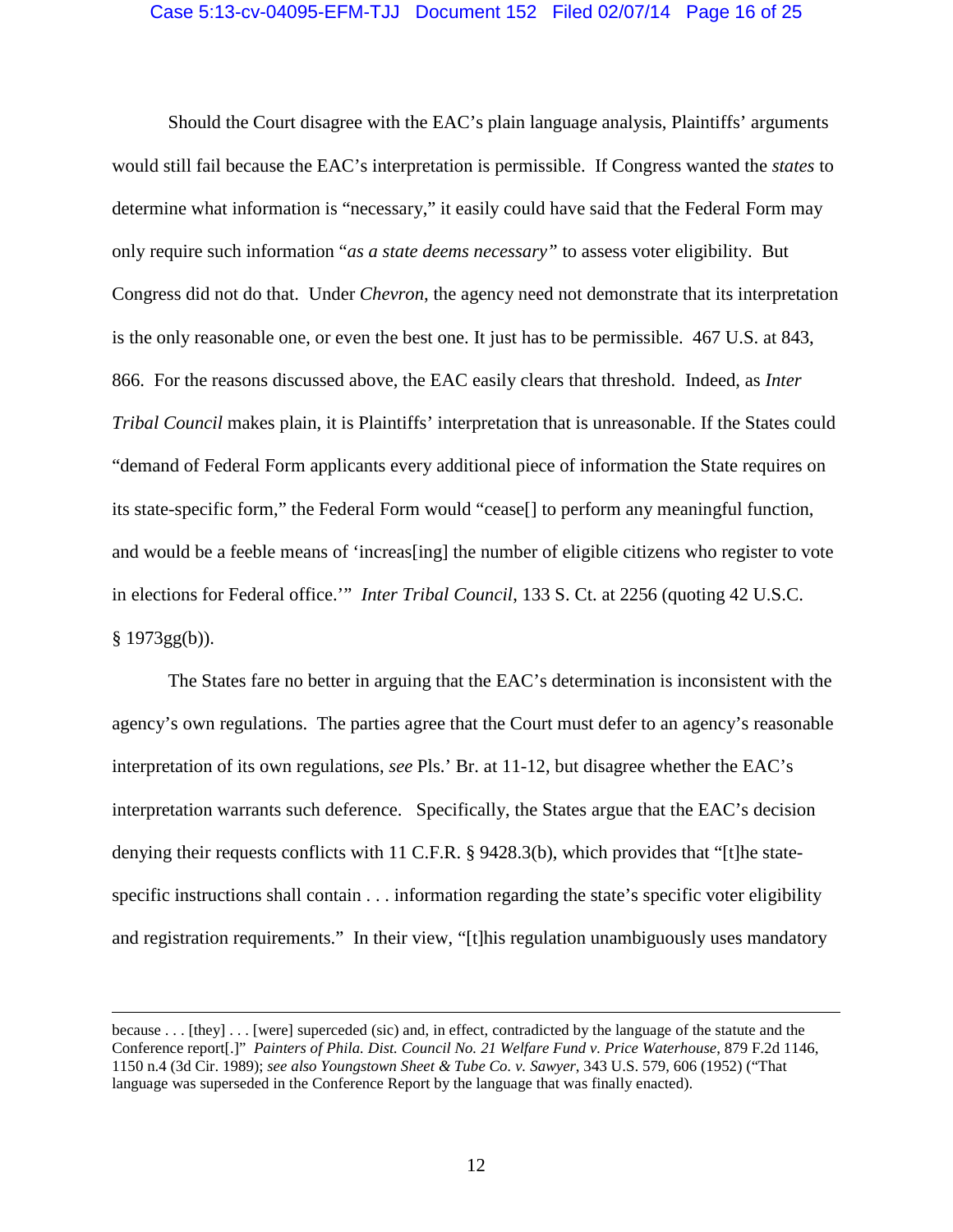## Case 5:13-cv-04095-EFM-TJJ Document 152 Filed 02/07/14 Page 17 of 25

language requiring the EAC" to defer to state law in maintaining the Federal Form. Pls.' Br. at 8.

The EAC properly and reasonably rejected this interpretation. As the agency concluded, consistent with the Federal Form's purpose under the NVRA (i.e., to facilitate the registration of voters for federal elections), the regulation "can only require the [Federal] Form's state-specific instructions to include voter eligibility and registration requirements relating to registration *for Federal elections*." EAC Decision at 45 (emphasis in original). Accordingly, the EAC properly found that it was "under no obligation" under 11 C.F.R. § 9428.3(b) to include instructions that relate only to state and local elections on the Federal Form. *Id*.

Because the EAC's interpretation of § 9428.3(b) is "neither plainly erroneous nor inconsistent with the [applicable] regulation[s]," *St. Anthony Hosp. v. U.S. Dep't of Health & Human Servs.*, 309 F.3d 680, 711 (10th Cir. 2002), this Court should give the EAC "the benefit of the doubt as to the meaning of its regulation." *Id.* at 709 (citation omitted).

# <span id="page-16-0"></span>*C. The Process by Which the EAC Decided the States' Requests Was Entirely Proper.*

Having asked the EAC on multiple occasions to act on their requests—even going so far as to initiate litigation in this Court to compel such action—the States now challenge the manner in which the agency acted. Specifically, the States appear to object that the EAC sought input from all interested parties, considered and analyzed all of the numerous and varied comments, and then reached a conclusion as to whether the States had demonstrated a need to revise the Federal Form. Plaintiffs disparage this process as "quasi-judicial," Pls.' Br. at 7, but beyond that, offer nothing to demonstrate that the EAC proceeded improperly. There is, in fact, nothing unique (much less untoward) about the manner in which the EAC acted on the requests.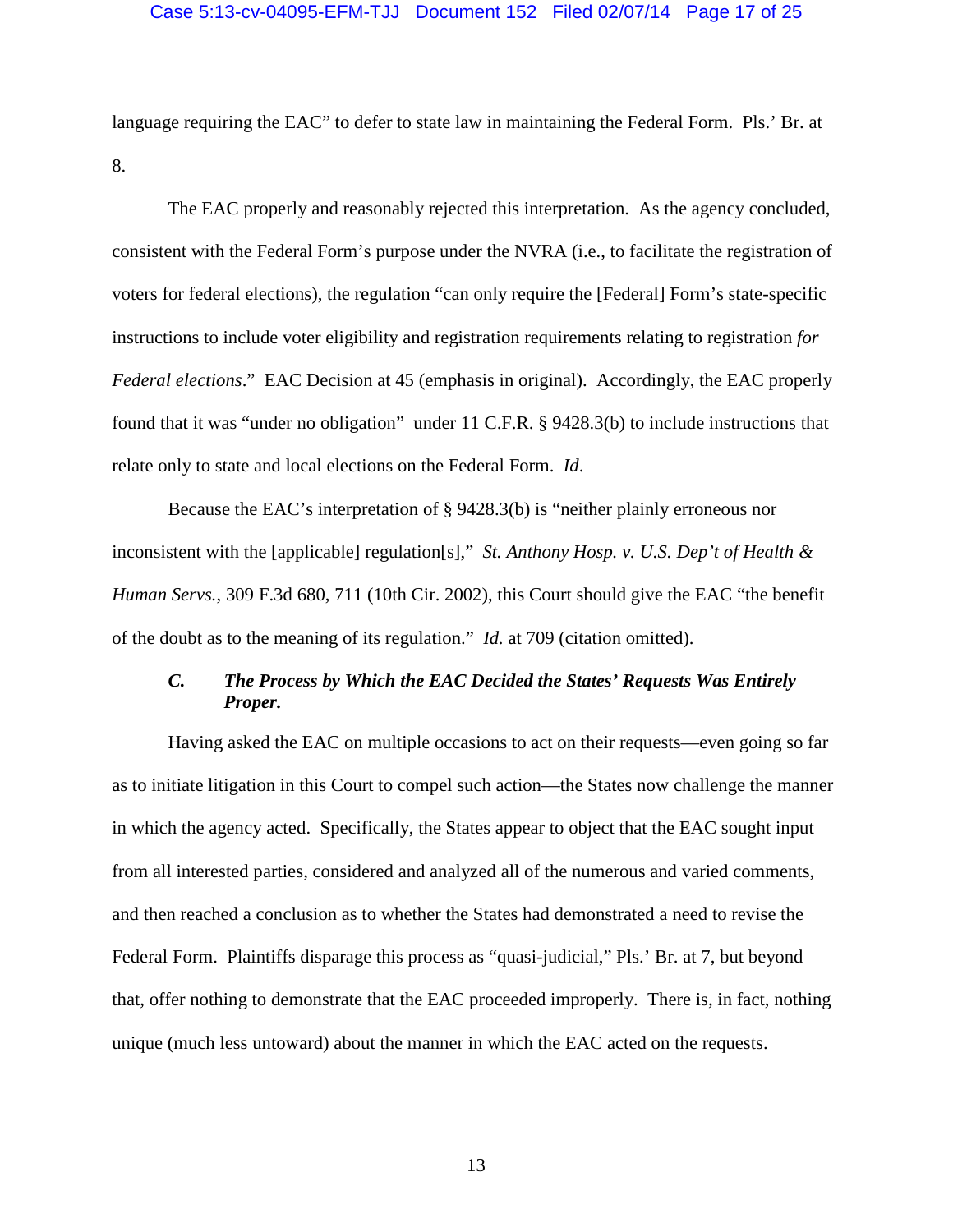#### Case 5:13-cv-04095-EFM-TJJ Document 152 Filed 02/07/14 Page 18 of 25

As an initial matter, the EAC's decisionmaking process was not "quasi-judicial," but rather discretionary. *Inter Tribal Council*, 133 S. Ct. at 2259. The agency's actions in receiving and evaluating information from the States was simply a form of the consultation that the NVRA explicitly contemplates. *Cf.* 42 U.S.C. § 1973gg-7(a)(2). The NVRA does not provide any guidance or limitations as to the parameters of that consultation process. *See Inter Tribal Council*, 133 S. Ct. at 2260 n.10 (noting that "the whole request process appears to be entirely informal"). Here, the EAC consulted with Arizona and Kansas by carefully considering their requests. It also solicited the views of other interested parties (including other states) and evaluated all of the information it received. Further, the agency reviewed and evaluated the controlling law (e.g., NVRA and HAVA) and EAC regulations, policies and procedures. All of these actions are consistent with the EAC's reasonable exercise of discretion in determining the contents of the Federal Form. The agency's decision does not establish any legal rights or obligations, other than determining the contents of the Federal Form, which the States are obliged to accept and use in the registration of voters for federal elections. Plaintiffs remain free to enforce their voter qualification requirements through all of the many other means available to them. *See, e.g.,* EAC Decision at 36-41.

Finally, Plaintiffs incorrectly contend that the EAC was required to articulate a "standard of proof," Pls.' Br. at 12-13 (citing *Mountain Side Mobile Estate Partnership v. HUD*, 56 F.3d 1243, 1250 (10th Cir. 1995)). But *Mountain Side Mobile* merely stands for the unremarkable proposition that an agency must apply legal standards set forth in governing statutes or regulations. 56 F.3d at 1250-51 (discussing whether allegations of discrimination by mobile home park require a disparate impact or disparate treatment analysis under the Fair Housing Act). Because neither the NVRA, HAVA, nor EAC rules and regulations establish a standard of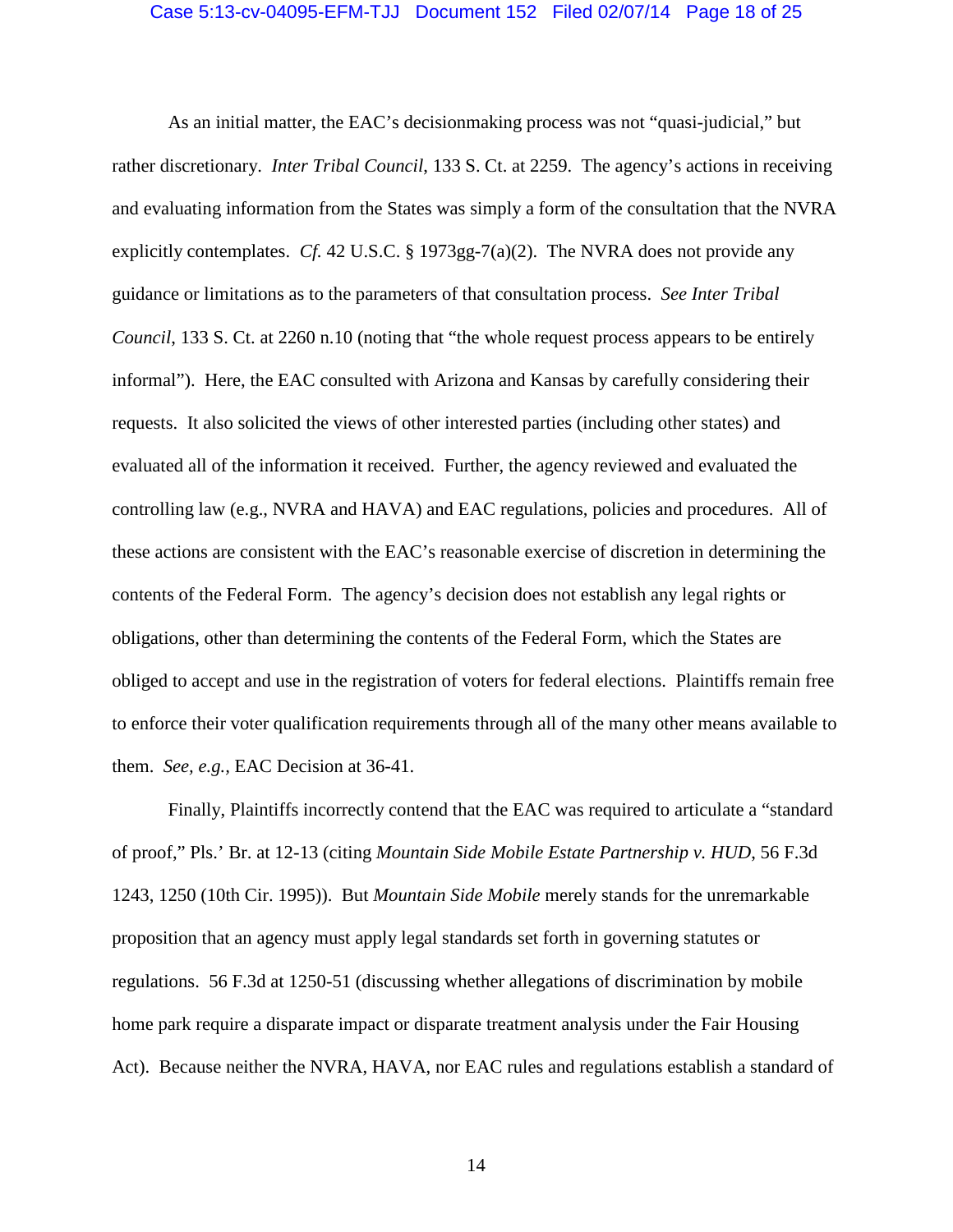### Case 5:13-cv-04095-EFM-TJJ Document 152 Filed 02/07/14 Page 19 of 25

proof governing the EAC's decision, the Court's review here is limited to whether the EAC has "provide[] this court with a sufficient basis to determine that appropriate legal principles have been followed[.]" *Id. (quoting Nielson v. Sullivan,* 992 F.2d 1118, 1119–20 (10th Cir. 1993) (additional quotation marks omitted). Here, the legal principles are those that apply to all APA challenges—whether the EAC, in rejecting the States' request, acted in a way that was arbitrary, capricious, an abuse of discretion, or otherwise not in accordance with law. *See* 5 U.S.C. §§ 706(2)(A), (2)(C). As demonstrated below, the EAC easily meets that deferential standard.

## <span id="page-18-0"></span>**III. THE EAC'S DECISION WAS NEITHER ARBITRARY, CAPRICIOUS, AN ABUSE OF DISCRETION, NOR OTHERWISE CONTRARY TO LAW**

The EAC thoroughly reviewed all submissions responding to its Notice and Request for Public Comment. *See* EAC Decision at 5-10. In particular, it carefully examined those portions of the submissions of Arizona and Kansas purporting to demonstrate that a small number of noncitizens have in past years registered to vote and/or voted in those states. In its decision, the agency provided a detailed recitation and analysis of that evidence, and explained its conclusion that the evidence failed to demonstrate that the States are precluded from enforcing their voter qualifications. *Id.* at 31-36. Throughout its decision, the EAC set out the evidence and rationale supporting each of its inferences and conclusions, and in all cases, the agency's analysis was supported by the evidence in the record.

# *A. The EAC did not ignore, discount, or misconstrue the States' submissions.*

<span id="page-18-1"></span>The EAC did not ignore, discount, or misconstrue the Plaintiffs' submissions. In fact, the EAC fully considered the comments submitted by Arizona and Kansas, including the letters submitted to the agency in 2006 by then-Arizona Secretary of State Jan Brewer, EAC000007-08, EAC000013, the 2008 district court decision issued in *Gonzalez v. Arizona*, No. 06-cv-1268 (D. Ariz. Aug. 20, 2008) (hereinafter "*Gonzalez 2008*"), EAC001651-99, and the declarations of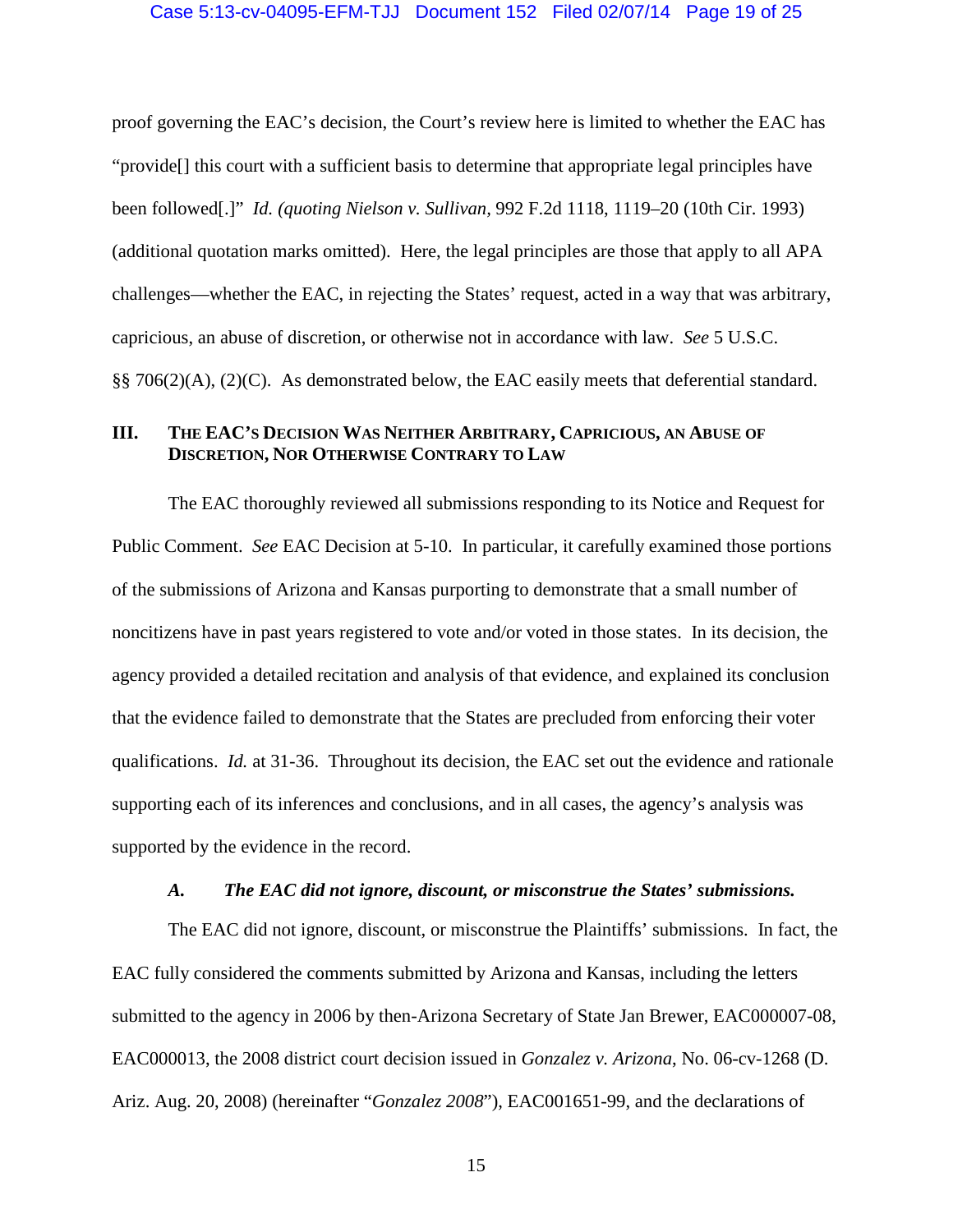#### Case 5:13-cv-04095-EFM-TJJ Document 152 Filed 02/07/14 Page 20 of 25

Kansas Deputy Secretary of State Brad Bryant, EAC000611-24. That the agency did not cite the specific portions of those documents identified by Plaintiffs in their brief, *see* Pls.' Br. at 14-18, does not mean that the agency failed to consider that evidence. It would be impractical and unnecessary for the agency to cite to the entire contents of its 1,912-page record.

For example, with respect to then-Secretary Brewer's letters of protest following the EAC's March 6, 2006, denial of Arizona's original request to include proof-of-citizenship instructions, *see* Pls.' Br. at 14-15, it is irrelevant that the Department of Justice interposed no objection under Section 5 of the Voting Rights Act to the implementation of Proposition 200. *See* EAC000009. Similarly, it is irrelevant that the district court in *Gonzalez v. Arizona* found at the TRO stage that the proof-of-citizenship requirements of Proposition 200 did not conflict with the NVRA, *see* Pls.' Br. at 15, since that holding was specifically overturned on appeal by the Supreme Court. *See Inter Tribal Council*, 133 S. Ct. at 2257; EAC Decision at 24-25.

The EAC did consider the findings of fact and conclusions of law issued by the district court in *Gonzalez 2008*, EAC Decision at 5-6, including that court's findings that preventing voter fraud and protecting voter confidence were important governmental interests in Arizona and its conclusion under the Equal Protection Clause that those interests outweighed the burden imposed by the proof-of-citizenship requirement. EAC001701-02 (citing *Gonzalez 2008*, slip op. at 34-35, EAC001684-85). However, as the EAC explained, the agency is bound not only by the Constitution, but also by the provisions of statute, regulation, and policy governing the Federal Form. EAC Decision at 20-27. Under applicable law, the agency's duty was to determine whether, in the absence of the requested instructions, the States were precluded from enforcing their voter qualifications, *id.*—not whether the States' proof-of-citizenship requirements are themselves an unconstitutional burden on the right to vote, the question that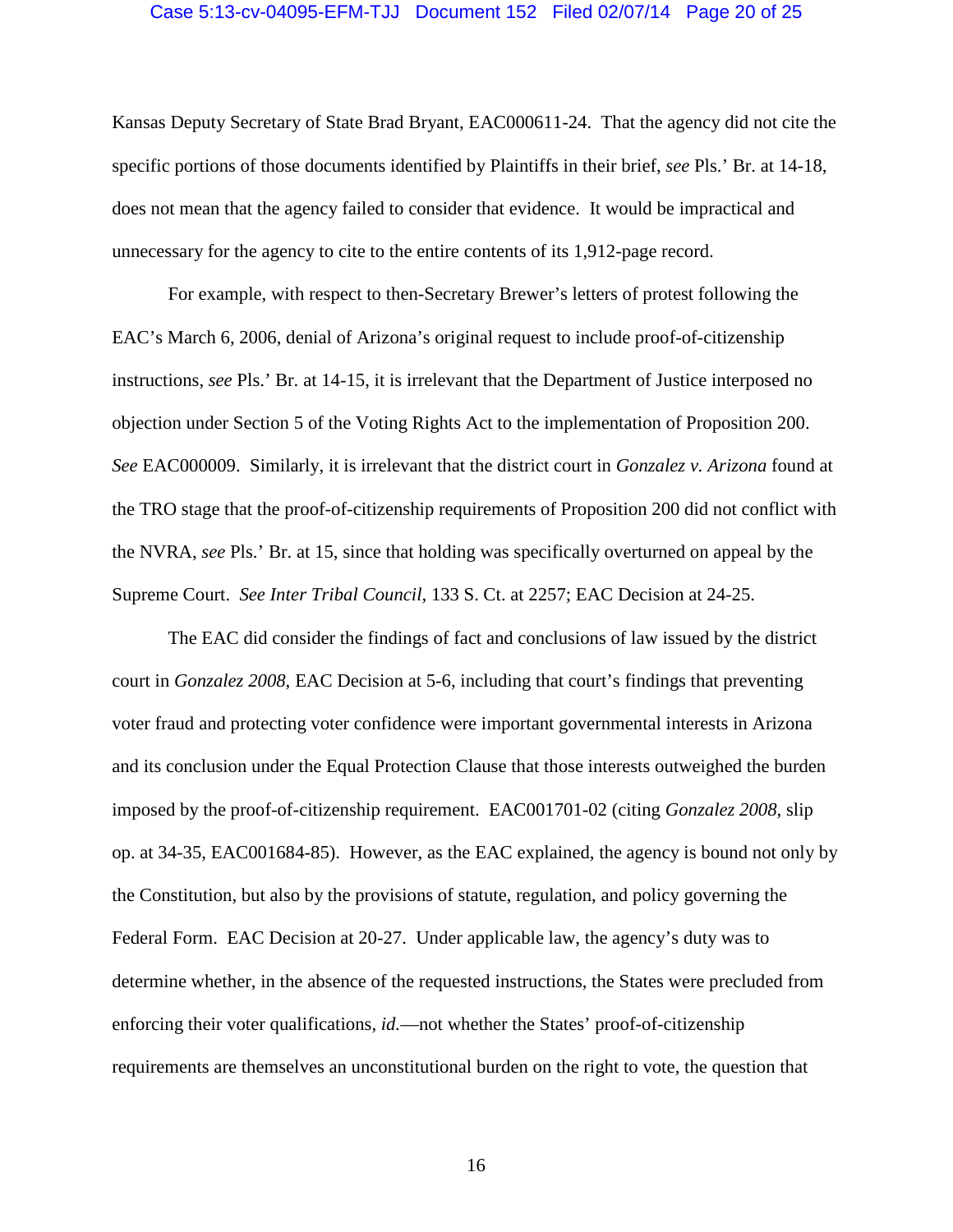#### Case 5:13-cv-04095-EFM-TJJ Document 152 Filed 02/07/14 Page 21 of 25

was addressed by the *Gonzalez* court, *see Gonzalez 2008*, slip op. at 28-29, EAC001678-79 (describing constitutional standard).

In reaching the decision under review here, the agency had no need to—and did not purport to—assess the relative importance of the States' interests in preventing voter fraud, protecting voter confidence, and minimizing the burdens placed on eligible citizens seeking to register to vote. To the extent those reflect inconsistent or competing interests that relate to administration of the Federal Form, the proper balance between them was determined by Congress when it enacted the NVRA and HAVA, and by the EAC (and the FEC prior to the EAC's creation) in its governing regulations and policies. *See* EAC Decision at 20-27; Defs.' Br. (ECF No. 92, Nov. 27, 2013) at 2-4, 19-28. In any event, the court in *Gonzalez* did not conclude, as Plaintiffs now imply, that a "sworn statement is insufficient" to enforce the States' voter qualifications. *See* Pls.' Br. at 15-16.

With respect to Kansas, the EAC noted in its decision that the state had submitted several declarations, EAC Decision at 6, and the agency fully considered all of those declarations, including the three by Deputy Secretary Brad Bryant, EAC000611-24. The EAC explicitly acknowledged that the States had submitted evidence they contended "demonstrates that requiring additional proof of citizenship is necessary to enable them to enforce their citizenship requirements," EAC Decision at 33, and the agency proceeded to explain in detail why it came to a contrary conclusion based on all the evidence in the record, *id.* at 33-36. In particular, the agency detailed how and why it found that Deputy Secretary Bryant's statements that Kansas has "very few tools to identify noncitizens after they are registered to vote" and that "the only means of effectively ensuring that voter registration applicants are citizens is to obtain proof-ofcitizenship at the time of registration," Pls.' Br. at 17-18, were conclusory and, in any event,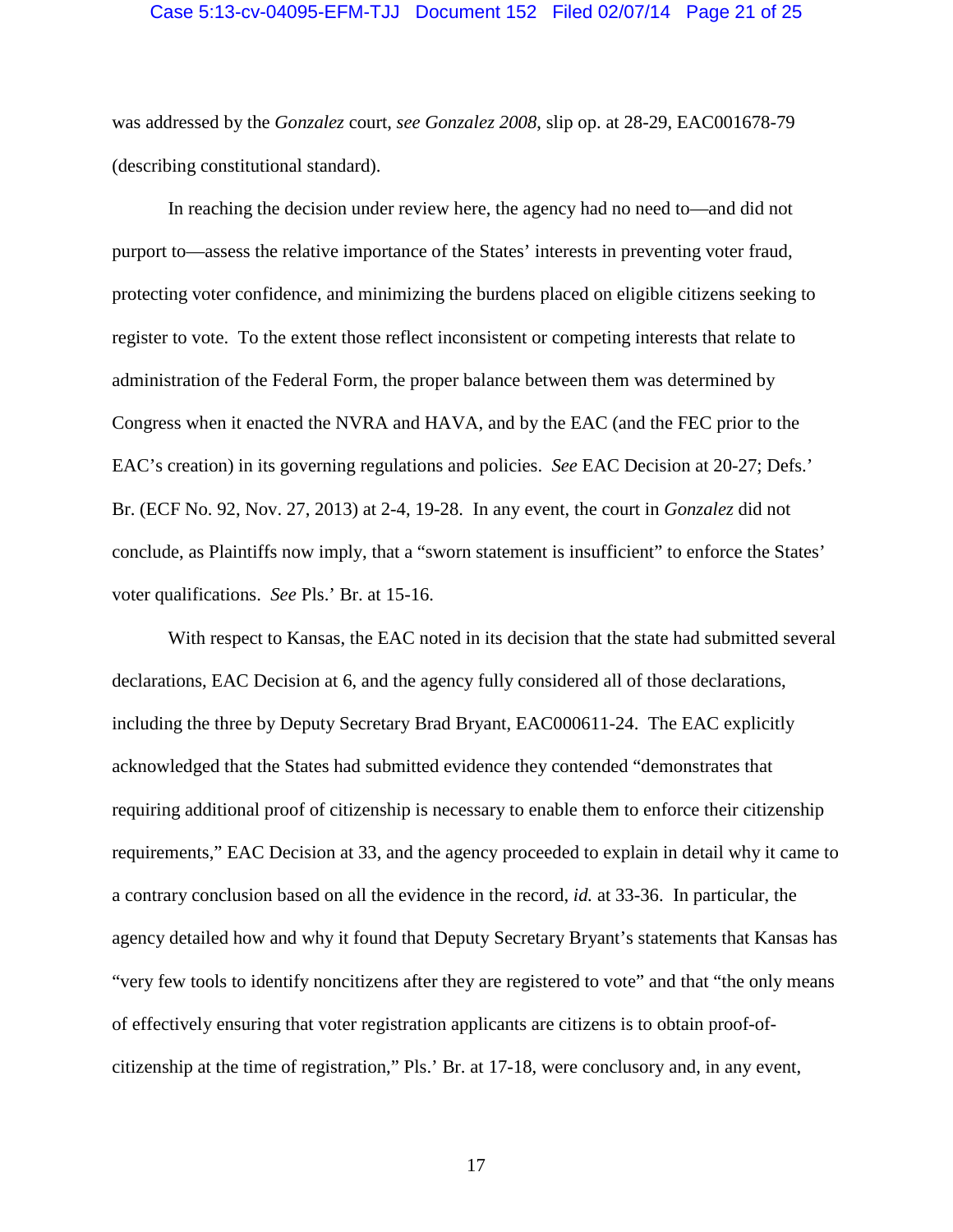## Case 5:13-cv-04095-EFM-TJJ Document 152 Filed 02/07/14 Page 22 of 25

belied by evidence in the record that the States had a number of alternative means to identify potential noncitizens, and that the States had in fact used a number of those means already. EAC Decision at 36-41. Likewise, the EAC was entitled to conclude that Deputy Secretary Bryant's statement that "the total number of non-citizens who have registered to vote, is likely to be higher than the number of cases that we have been able to discover," EAC000620 \, 8, was simply speculative and not supported by record evidence.

## <span id="page-21-0"></span>*B. The EAC did not "readily adopt[]" any conclusory statements from the submissions of Defendant-Intervenors.*

In concluding that "granting the States' requests would likely hinder eligible citizens from registering to vote in federal elections, undermining a core purpose of the NVRA," EAC Decision at 42, the EAC did not "readily adopt[] conclusory statements submitted by the Intervenors," as Plaintiffs argue in their brief, Pls.' Br. at 18. Rather, the agency based its conclusions on evidence submitted by a number of commenters, including, among others, detailed information submitted by the League of Women Voters Intervenor group describing the difficulties posed by the proof-of-citizenship requirements for the organization of voter registration drives. *See* EAC000771-73. The district court's findings in *Gonzalez v. Arizona* and news reports from Kansas indicating that each state's proof-of-citizenship requirements had resulted in a large number of voter registration applicants being kept off the voter rolls further informed the EAC's conclusion. *See* EAC Decision at 41-42 (citing *Gonzalez 2008*, slip op. at 13-14, EAC001663-64; EAC001823). The States provided no contrary evidence as to these points.<sup>[7](#page-21-1)</sup>

 $(Cont<sup>1</sup>d...)$ 

<span id="page-21-1"></span> <sup>7</sup> Plaintiffs criticize the agency for not pointing out that the *Gonzalez* plaintiffs were not able to establish that the 20,000 people who remained unregistered as a result of Proposition 200 were "in fact eligible to vote." *See*  Pls.' Br. at 17 (quoting *Gonzalez 2008*, slip op. at 32, EAC001682). However, neither was Arizona able to establish that the 20,000 applicants were ineligible. Given the exceedingly small percentages of noncitizen registrants that the States were able to point to, *see* EAC Decision at 31-35, it would be reasonable to infer that most of those 20,000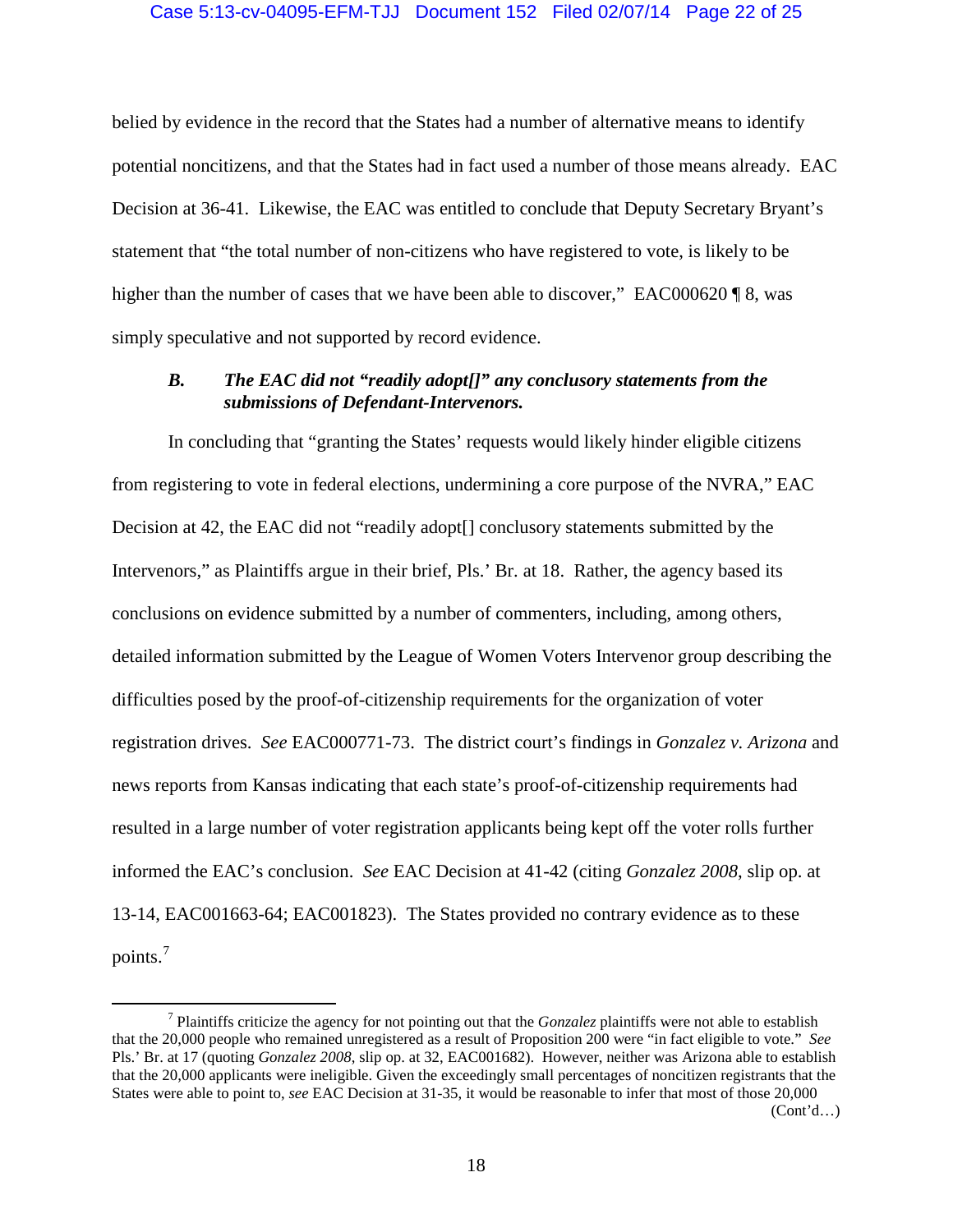# <span id="page-22-0"></span>*C. The States do not dispute the availability or efficacy of alternative means of enforcing their qualifications.*

As noted above, other than referencing several vague and conclusory assertions by Deputy Secretary Bryant, the States do not dispute the availability or efficacy of many of the alternative means of enforcing their voter qualifications discussed by the agency in its decision. EAC Decision at 36-41. This in itself supports the conclusion that the EAC's decision was appropriate.

## <span id="page-22-1"></span>**IV. CONCLUSION**

 $\overline{a}$ 

For the foregoing reasons, the EAC Decision, ECF No. 129-1, should be AFFIRMED,

and judgment should be entered on behalf of Defendants in regard to Plaintiffs' Notice of

Adverse Agency Action and Motion for Relief.

applicants were eligible to vote, but simply unable, for whatever reason, to supply additional proof of citizenship as required by Proposition 200.

Additionally, while the fourth declaration of Kansas Deputy Secretary of State Brad Bryant, submitted with Plaintiffs' Brief, *see* ECF No. 140-2, is outside of the record and thus not properly before the Court, it nevertheless would support the inference that many of Kansas's "suspense" applicants are, in fact, citizens who are eligible to vote. Bryant acknowledges that the state has recently been able to verify the citizenship of 7,700 (roughly 37%) of the approximately 21,000 citizens who remain unregistered as a result of Kansas's proof-of-citizenship law. Secretary Kobach has testified to the Kansas legislature that the state was able to confirm those citizens' status through checking birth records available through the Kansas Department of Health and Environment. *See* Dion Lefler, "Kobach: Birth-records scan helps 7,700 Kansas voters meet citizenship requirement," *Kansas City Star*, Jan. 23, 2014, http://www.kansascity.com/2014/01/22/4769084/kobach-birth-records-scan-helps.html (last accessed Feb. 5, 2014). As the EAC noted in its decision, requesting and verifying birth record data is one of many ways that states can enforce their voter qualifications without having to require additional proof of United States citizenship from applicants. *See* EAC Decision at 40-41. It is unclear how many "suspense" applicants were born outside of Kansas and thus could not be assisted by the process Secretary Kobach described to the legislature.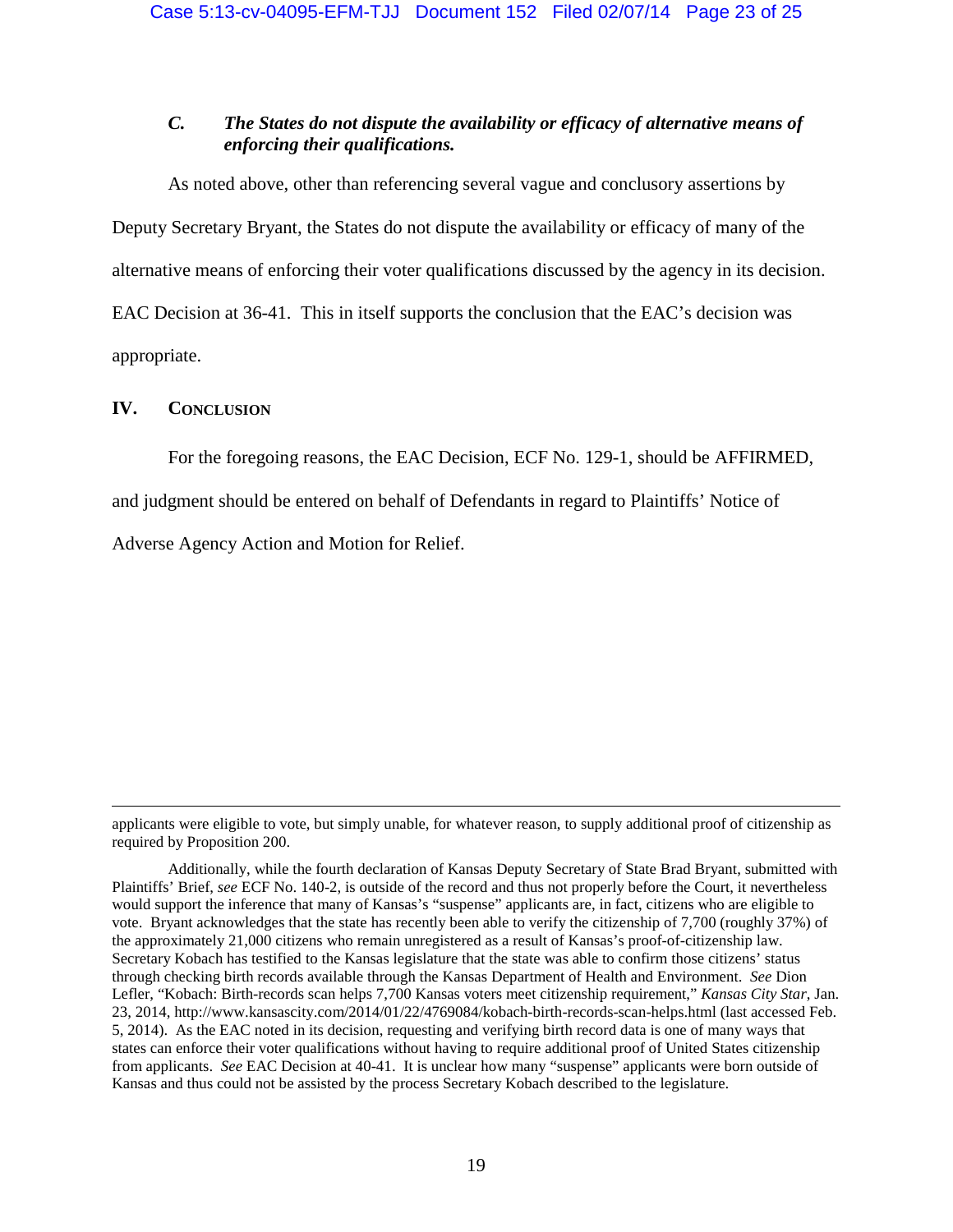Respectfully submitted this 7th day of February, 2014.

BARRY R. GRISSOM United States Attorney District of Kansas

## JON FLEENOR

Assistant United States Attorney 500 State Avenue, Suite 360 Kansas City, Kansas 66101 Telephone: (913) 551-6531 Fax: (913) 551-6541 Email: Jon.Fleenor@usdoj.gov

## **s/ Bradley E. Heard**

T. CHRISTIAN HERREN, JR. RICHARD A. DELLHEIM BRADLEY E. HEARD DAVID G. COOPER Attorneys, Voting Section Civil Rights Division U.S. DEPARTMENT OF JUSTICE 950 Pennsylvania Avenue, N.W. 7th Floor – NWB Washington, D.C. 20530 Telephone: (202) 305-4196 Fax: (202) 307-3961 E-mail: Bradley.Heard@usdoj.gov

JOCELYN SAMUELS Acting Assistant Attorney General Civil Rights Division

STUART F. DELERY Assistant Attorney General Civil Division

## **s/ Felicia L. Chambers**

JOHN R. GRIFFITHS FELICIA L. CHAMBERS Attorneys, Federal Programs Branch Civil Division U.S. DEPARTMENT OF JUSTICE 20 Massachusetts Avenue, N.W., Room 7728 Washington, D.C. 20530 Telephone: (202) 514-3259 Fax: (202) 616-8470 Email: Felicia.Chambers@usdoj.gov